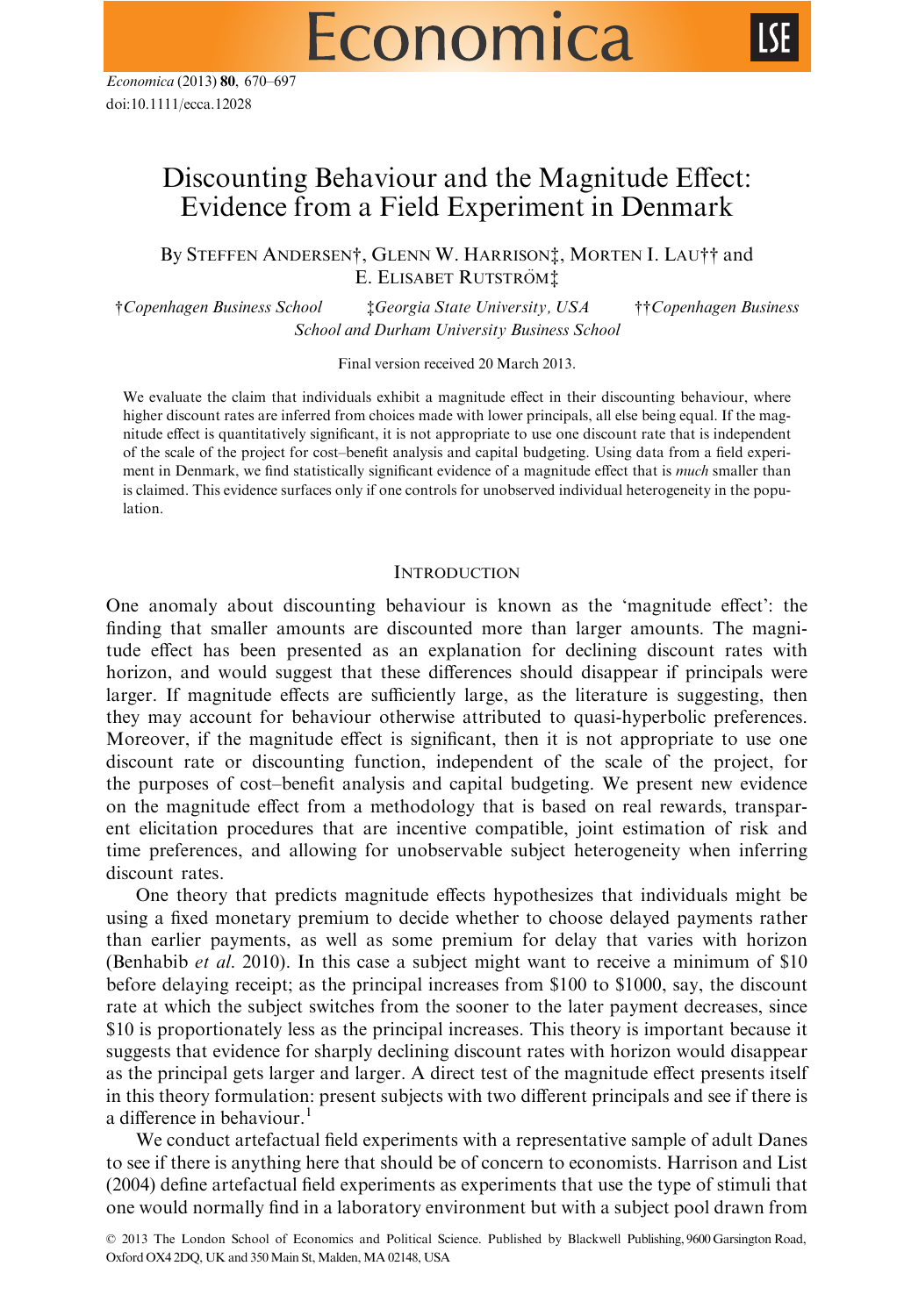the field. Such experiments represent the first step from the laboratory to the field, and generally afford the greatest controls in terms of internal validity. For the purpose of testing if some behavioural anomaly from the laboratory applies in the field, which is the case here, artefactual field experiments are particularly valuable since one is changing only the subject pool. In our case the sample is representative of the adult Danish population, and is not specially drawn from some field setting that might bring with it some unique characteristics (e.g. a church or a convention of actuaries).

We find statistically significant evidence for the magnitude effect in our field sample of adult Danes. However, this evidence arises only after one carefully controls for unobserved individual heterogeneity, and could easily be missed if one assumed homogeneous preferences. We consider time horizons between 2 weeks and 12 months, and report a mean annual discount rate of 11.3% for the low principal of 1500 Danish kroner and 7.9% for the high principal of 3000 kroner. The most striking finding is that the evidence for the magnitude effect is at levels that are much lower than previously reported. For example, using a convenience sample of college students, Kirby (1997) looks at time horizons between 1 and 29 days, and reports *daily* discount rates of 5.6% and 3.6% for principals of \$10 and \$20, respectively.<sup>2</sup> Using daily compounding, the implied annual discount rates are 43,384,054,919% and 40,393,329%, which are huge by any standard. These discount rates imply a large magnitude effect where the former is over 1000 times larger than the latter. Halevy (2012) considers principals of \$10 and \$100, and a time horizon of one week, and he finds weekly discount rates of 5.9% and 3.7%, respectively. Using weekly compounding, the implied discount rates are 1871% and 561%. While the magnitude effect here is significantly smaller than in Kirby (1997), it is still large, with the former discount rate more than three times the latter. None of the other studies with real monetary rewards report estimated discount rates. Our review of studies using hypothetical rewards shows varying quantitative magnitude effects, but most are many times larger than what we find here. We report a magnitude effect of only 3.4 percentage points when comparing means of discount rate distributions, which is tiny in comparison to the previous literature. When we, more appropriately, compare medians, the effect almost goes away. Hence one could argue that although the magnitude effect is statistically significant in our study, it is not economically significant over a time horizon of one year.

We review the existing literature on magnitude effects in Section I, and present the experimental design in Section II. In Section III we specify a structural econometric model to infer discount rates, and in Section IV we report our findings. Section V concludes.

#### I. LITERATURE REVIEW

Table 1 contains a summary tabulation of procedures and findings in the literature on magnitude effects. We carefully review the most important contributions here, and every other paper in Appendix A (available from the authors on request). The magnitude effect is a robust finding in the studies that are listed in Table 1, and appears in studies that rely on hypothetical payoffs as well as real monetary rewards. Previous studies that rely on monetary rewards consider the income range between \$10 and \$85, and time horizons between 1 day and 6 months, whereas studies based on hypothetical questions consider higher stakes (up to \$100,000) and longer horizons (up to 20 years). We concentrate our review on studies with real monetary rewards, but also discuss the earliest papers on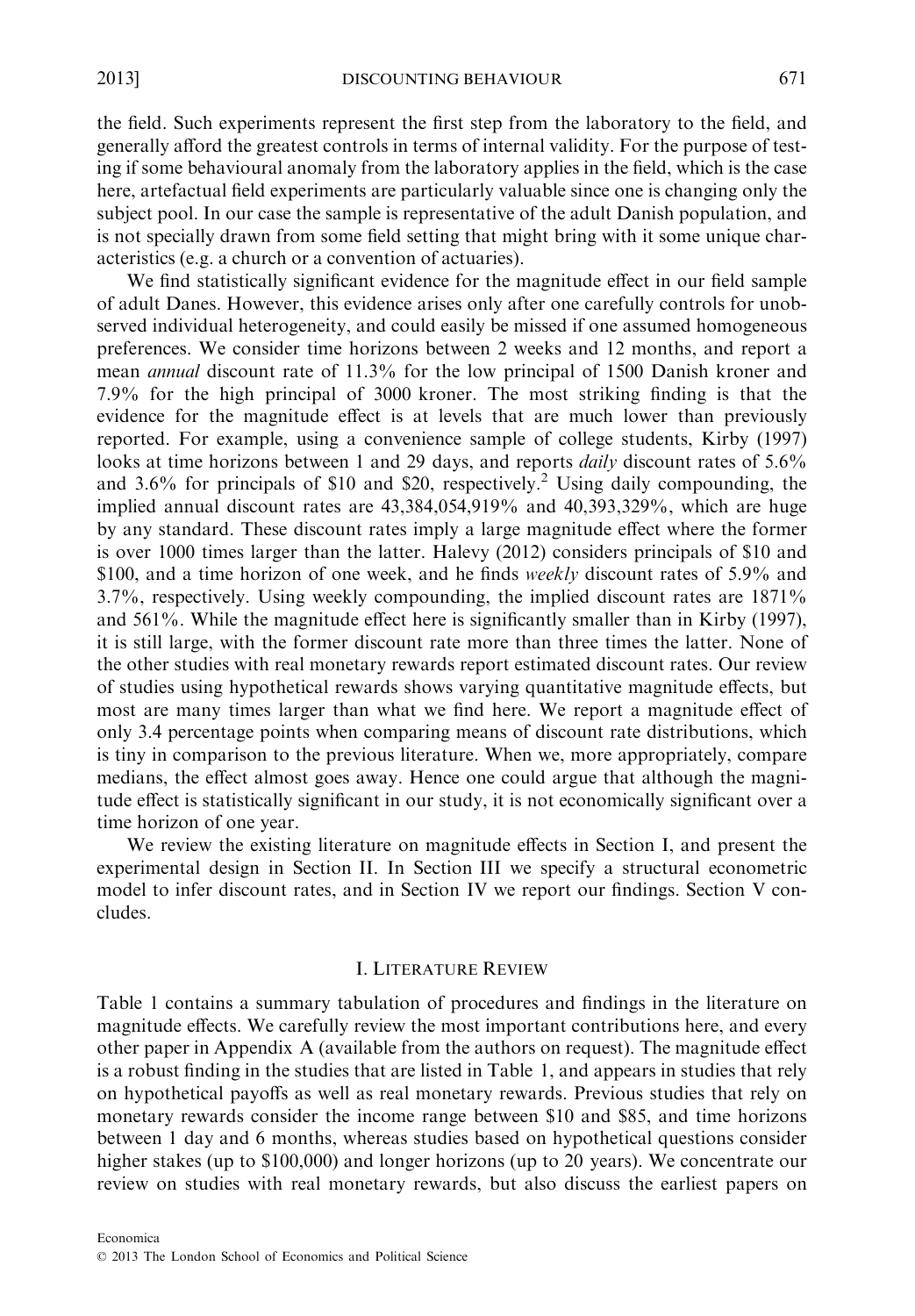|                                             |                                                       | REVIEW OF EXPERIMENTAL LITERATURE ON THE MAGNITUDE EFFECT | TABLE                                      |                                       |                                                                                                                                           |                          |
|---------------------------------------------|-------------------------------------------------------|-----------------------------------------------------------|--------------------------------------------|---------------------------------------|-------------------------------------------------------------------------------------------------------------------------------------------|--------------------------|
| Study                                       | Sample (size)                                         | Elicitation method                                        | Horizon(s)                                 | Principal amounts                     | Discount rates <sup>a</sup>                                                                                                               | Hypothetical<br>or real? |
| Thaler (1981)                               | Students ( $N \approx 60$ )                           | Fill-in-the-blank<br>Open-ended                           | $3, 6, 12, 36, 60$ & $120$ months          | \$1200, \$3000<br>\$15, \$75, \$250,  | $(34\%, 69\%, 120\%),$<br>$69\%, 29\%$ for<br>$(120\%, 139\%)$ , 98%,<br>12 months                                                        | Hypothetical             |
| Ainslie and<br>Haendel<br>(1983)            | Patients ( $N = 18, 66$<br>choices)                   | Choice                                                    | 3 days                                     | \$2 up to \$10                        | Not reported by<br>magnitude                                                                                                              | Real                     |
| Loewenstein<br>(1987)                       | Students ( $N = 30$ )                                 | Fill-in-the-blank<br>Open-ended                           | $1 \& 10$ years<br>1 & 3 days,<br>3 hours, | \$10001oss<br>\$4 loss and            | $1469\%, 25\%,$<br>8772%, 3395%,<br>115%, 62%,<br>\$4, 8772%,<br>$11\%$ for<br>$9\% . 4\%$                                                | Hypothetical             |
| Rapoport<br>and Yagil<br>(1989)<br>Benzion, | Economics and<br>students<br>( $N = 204$ )<br>finance | Fill-in-the-blank<br>Open-ended                           | 6 months, $1, 2 &$<br>4 years              | $$1000$ and<br>\$40, \$200,<br>\$5000 | years (averaged<br>over scenarios)<br>for \$1000<br>46%, $32\%$ , $29\%$ ,<br>months; $18\%$ ,<br>$15\%, 15\%,$<br>11% for 4<br>19% for 6 | Hypothetical             |
| Holcomb and<br>Nelson<br>(1992)             | Š<br><b>Business student</b><br>$(N = 101)$           | Binary choice                                             | 1, 7 & 14 days                             | \$5 and \$17                          | magnitude effect<br>determine, but<br>choosing to<br>delay imply<br>Impossible to<br>fraction                                             | Real                     |

Economica © 2013 The London School of Economics and Political Science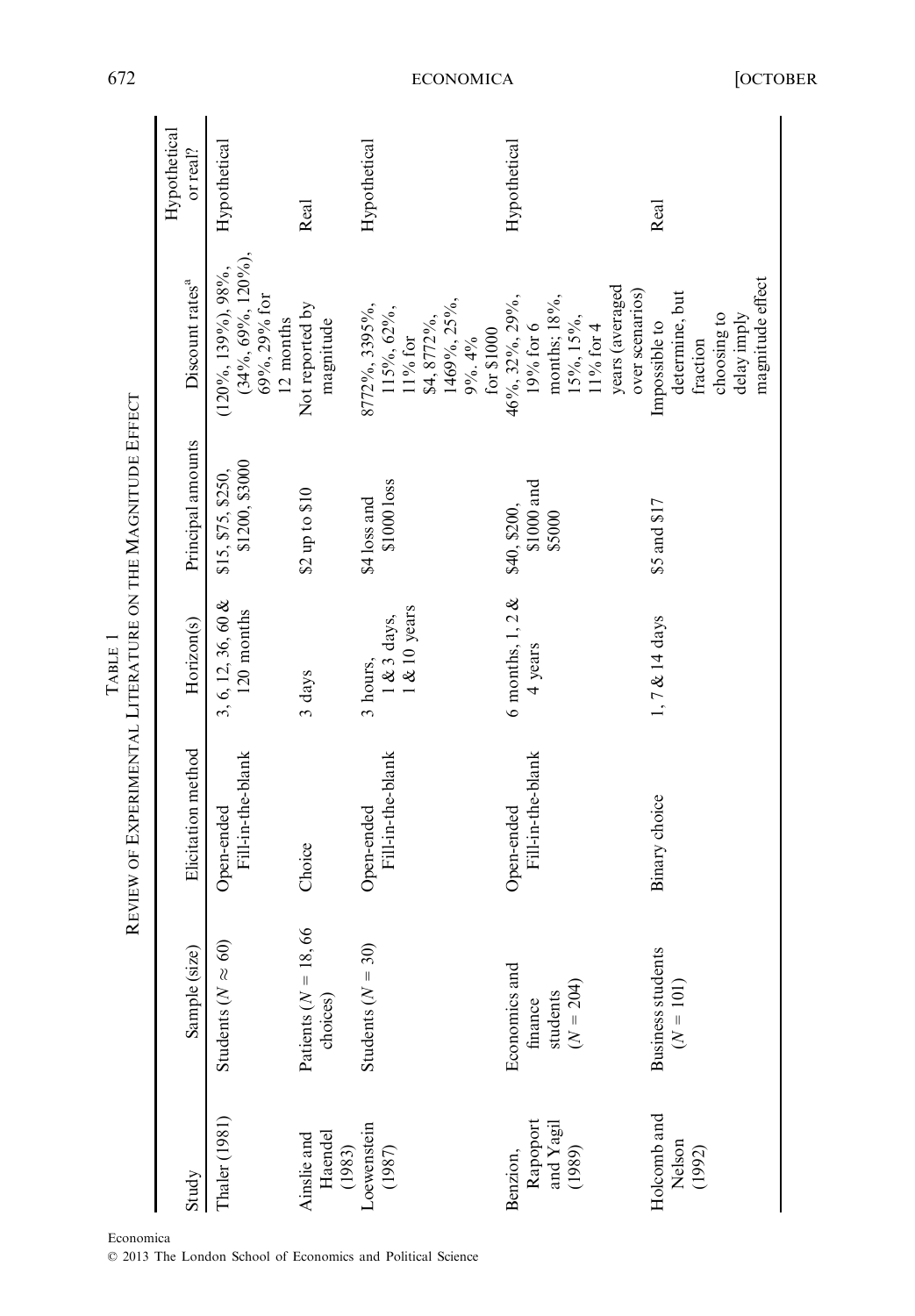|                                                                         |                                                             |                                           | CONTINUED                                                          |                                                        |                                                                                                                                                                                              |                          |
|-------------------------------------------------------------------------|-------------------------------------------------------------|-------------------------------------------|--------------------------------------------------------------------|--------------------------------------------------------|----------------------------------------------------------------------------------------------------------------------------------------------------------------------------------------------|--------------------------|
| Study                                                                   | Sample (size)                                               | Elicitation method                        | Horizon(s)                                                         | Principal amounts                                      | Discount rates <sup>a</sup>                                                                                                                                                                  | Hypothetical<br>or real? |
| Raineri and<br>Rachlin<br>(1993)                                        | Psychology course<br>requirement<br>$(N = 120)$             | Titration                                 | months (also<br>$1, 5, 10, 25 \&$<br>50 years)<br>1, 6 & 12        | and \$1 million<br>\$100, \$10,000                     | $$10,000; 12\%$ ,<br>$8\%$ , $11\%$ for \$1<br>for \$100; 12%, 32%, 29% for<br>127%, 71%, 54%<br>million                                                                                     | Hypothetical             |
| Shelley (1993)                                                          | Accounting<br>students<br>$(N = 74)$                        | Fill-in-the-blank<br>Open-ended           | $2 & 4$ years<br>6 months, 1,                                      | \$40, \$200, \$1000<br>and \$5000                      | gnitude effect for<br>\$200, \$1000 and<br>expedite frames<br>the payment or<br>respectively, in<br>$24\%$ , $15\%$ , $14\%$ ,<br>$14\%$ for \$40,<br>frame; no ma<br>the neutral<br>\$5000, | Hypothetical             |
| Green,                                                                  | Students ( $N = 24$ )                                       | titration on delays<br>Binary choice with | $1$ week, $1 \& 3$<br>months                                       | and \$500, \$500<br>\$20 and \$50, \$100<br>and \$1250 | and $30\%$<br>100%, 71%                                                                                                                                                                      | Hypothetical             |
| ristoe and<br>Myerson<br>(1994)<br>Green, Fry and<br>Myerson<br>Myerson | adults<br>$(N = 12 \text{ each}$<br>group)<br>Young and old | Titration                                 | $1, 3, 5, 10 \& 25 \text{ years}$<br>$1$ week, $1 \& 6$<br>months, | \$1000 and \$10,000                                    | $63\%$ , 54%, 46%,<br>$32\%$ , $25\%$ for<br>\$1000; 40%,<br>$34\%, 29\%$ ,<br>for \$10,000<br>Young adults:<br>19%, 15%                                                                     | Hypothetical             |

Economica © 2013 The London School of Economics and Political Science

TABLE 1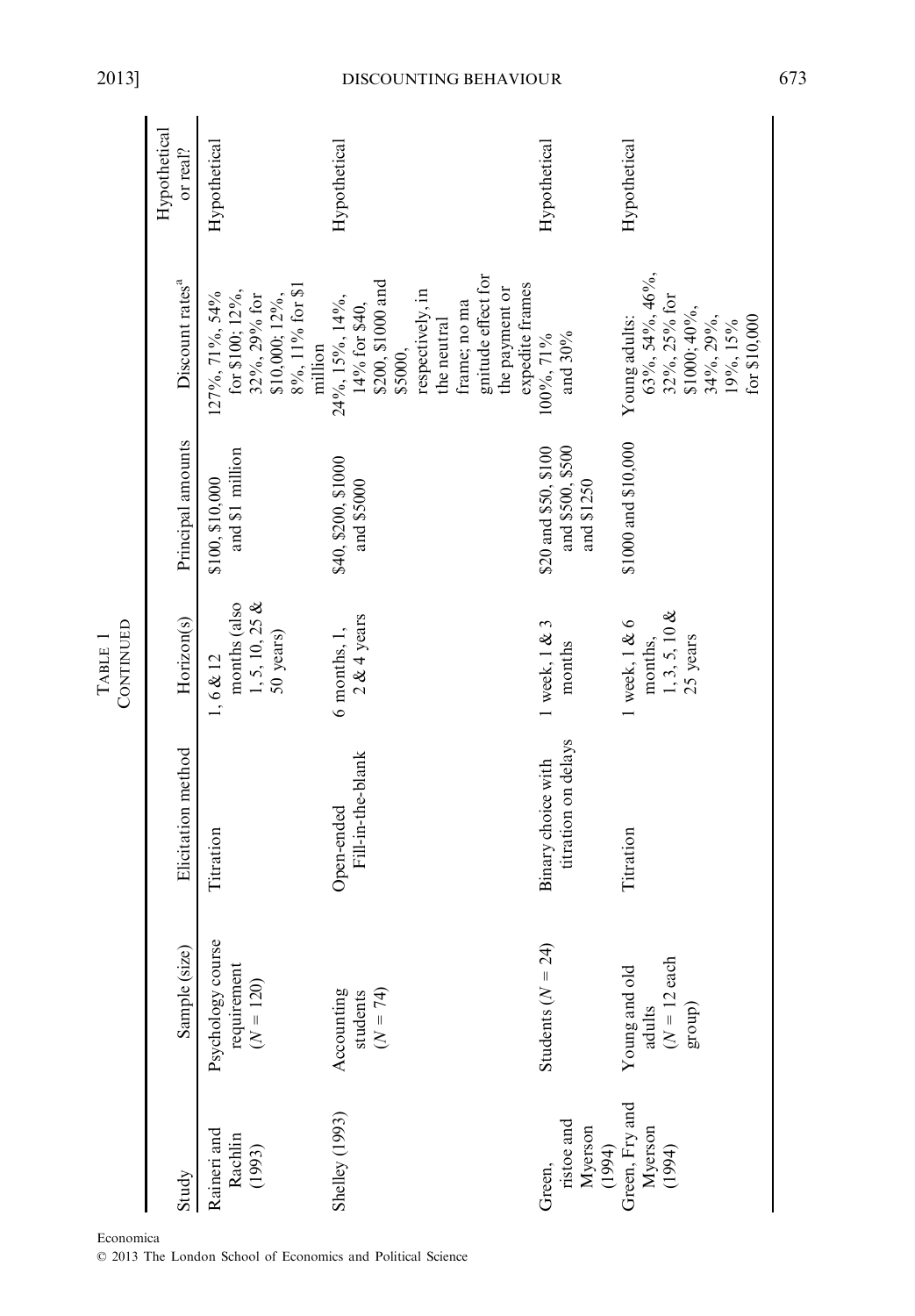|                                  |                                   |                                  | CONTINUED<br>TABLE 1          |                                                    |                                                                                                                                               |                          |
|----------------------------------|-----------------------------------|----------------------------------|-------------------------------|----------------------------------------------------|-----------------------------------------------------------------------------------------------------------------------------------------------|--------------------------|
| Study                            | Sample (size)                     | Elicitation method               | Horizon(s)                    | Principal amounts                                  | Discount rates <sup>a</sup>                                                                                                                   | Hypothetical<br>or real? |
| Chapman and<br>Elstein<br>(1995) | Psychology students<br>$(N = 70)$ | Fill-in-the-blank<br>Open-ended  | $2 & 4$ years<br>6 months, 1, | \$200, \$1000, \$5000<br>and \$25,000              | \$25,000, 75%);<br>$(S1000, 210\%)$<br>$(S1000, 125\%)$<br>$(S200, 400\%)$<br>$(S200, 200\%)$<br>For 6 months<br>$($ \$5000 and<br>for 1 year | Hypothetical             |
|                                  | Psychology students<br>$(N = 34)$ |                                  | $1, 3, 6$ & 12 years          | \$500, \$1000, \$2000<br>and \$4000                | $(S1000, 125\%)$<br>$(S500, 150\%)$<br>\$4000, 50%)<br>$($ \$2000 and<br>For 1 year                                                           | Hypothetical             |
| Kirby and                        | Students ( $N = 21$               | Sealed-bid auction<br>Open-ended | $3-29$ days                   | \$14.50 and \$28.50                                | Not reported by<br>magnitude                                                                                                                  | Real                     |
| Maraković<br>(1995)              | Students ( $N = 18$ )             |                                  | $3-29$ days                   | \$14.50 and \$28.50                                | Not reported by<br>magnitude                                                                                                                  | Hypothetical             |
| Chapman (1996)                   | Students $(N = 40)$               | Fill-in-the-blank                | 1, 3, 6 & 12<br>years         | \$500, \$1000, \$2000<br>and \$4000                | 115%, 75%, 75%,<br>For 1 year 115%,                                                                                                           | Hypothetical             |
|                                  |                                   |                                  |                               |                                                    | for 3 years $60\%$ ,<br>$50\%$ , $40\%$ , $40\%$<br>respectively;<br>respectively                                                             |                          |
|                                  | $(N = 77)$<br>Students            | Fill-in-the-blank                | 1 & 9 years                   | of \$500, \$1500<br>Gains and losses<br>and \$4500 | and for a loss of<br>principal 130%,<br>For 1 year gain of<br>respectively,<br>55%, 55%<br>principal                                          | Hypothetical             |
|                                  |                                   |                                  |                               |                                                    | 60%, 25%, 25%                                                                                                                                 |                          |

Economica © 2013 The London School of Economics and Political Science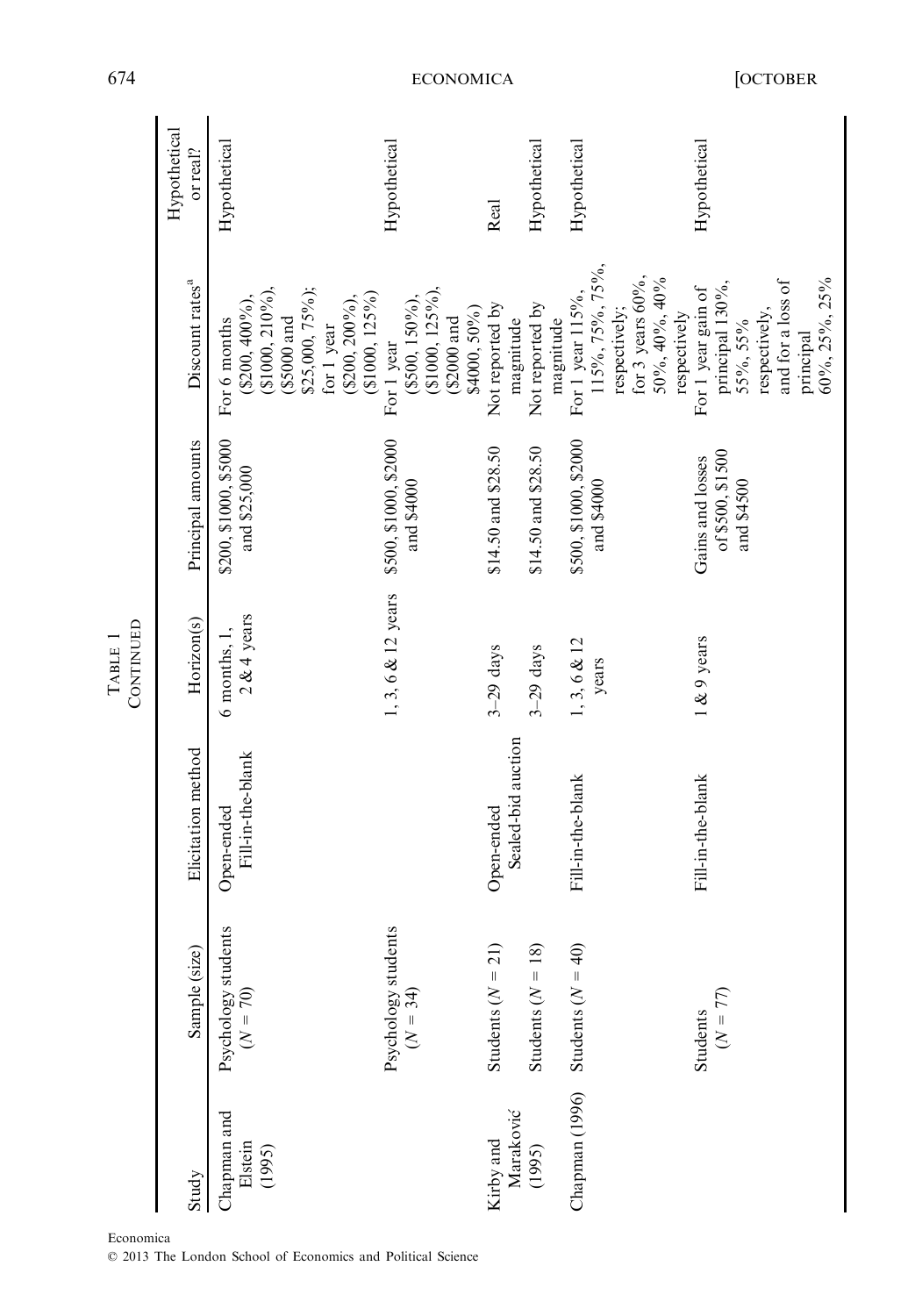|                                  |                                              |                     | CONTINUED<br>TABLE 1           |                                                                |                                                                                                                                                                                                                                                       |                          |
|----------------------------------|----------------------------------------------|---------------------|--------------------------------|----------------------------------------------------------------|-------------------------------------------------------------------------------------------------------------------------------------------------------------------------------------------------------------------------------------------------------|--------------------------|
| Study                            | Sample (size)                                | Elicitation method  | Horizon(s)                     | Principal amounts                                              | Discount rates <sup>a</sup>                                                                                                                                                                                                                           | Hypothetical<br>or real? |
| Kirby and<br>Maraković<br>(1996) | $(N = 621)$<br>Students                      | Choice              | $10 - 70$ days                 | \$16 up to \$83                                                | Not reported by<br>magnitude                                                                                                                                                                                                                          | hypothetical'<br>Almost  |
| Kirby (1997)                     | $(N = 24, 28, 20)$<br>Students and<br>others | Bidding             | $1-29$ days                    | \$10 or \$20 in the<br>future                                  | and the \$10 (\$20)<br>for each sample<br>$2.4\%$ (1.4%),<br>$5.6\%$ $(3.6\%)$ ,<br>$3.5\% (2.4\%)$<br>Daily rates of                                                                                                                                 | Real                     |
| Green, Myerson                   | Students ( $N = 20$ )                        | Binary choice with  | 3 & 6 months,                  |                                                                | respectively<br>magnitude,                                                                                                                                                                                                                            | Hypothetical             |
| McFadden<br>(1997)<br>ad         |                                              | titration on delays | $1, 3, 5,$<br>10 & 20<br>years | \$100, \$2000,<br>\$25,000 (and<br>\$100,000 in<br>the future) | 12%, 10% and 7%;<br>\$25,000 principal:<br>principal: 21%,<br>19%, 12%, 10%,<br>$\frac{12\%}{8\%}\frac{10\%}{5\%}\frac{9\%}{5\%}$<br>horizon; \$2000<br>$$100$ principal:<br>$75\%, 50\%,$<br>and $8\%$ by<br>$39\%, 17\%$ ,<br>18%, 10%<br>and $6\%$ |                          |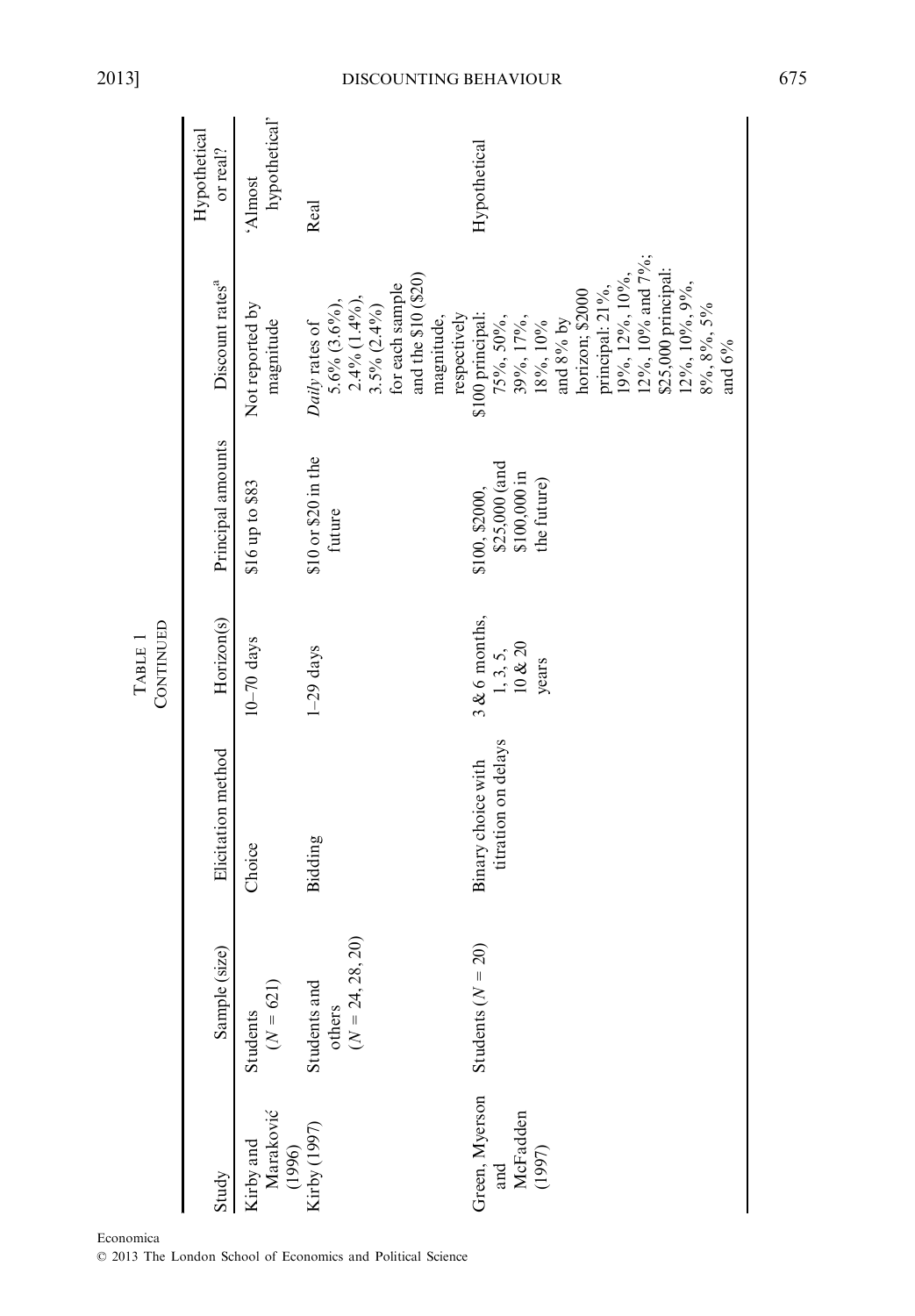|                                             |                                                        |                                 | CONTINUED<br>TABLE                              |                                                                                                                                    |                                                                                                                                                                                              |                          |
|---------------------------------------------|--------------------------------------------------------|---------------------------------|-------------------------------------------------|------------------------------------------------------------------------------------------------------------------------------------|----------------------------------------------------------------------------------------------------------------------------------------------------------------------------------------------|--------------------------|
| Study                                       | Sample (size)                                          | Elicitation method              | Horizon(s)                                      | Principal amounts                                                                                                                  | Discount rates <sup>a</sup>                                                                                                                                                                  | Hypothetical<br>or real? |
| Chapman and<br>Winquist<br>(1998)           | Students $(N = 50)$                                    | Fill-in-the-blank<br>Open-ended | 3 months                                        | Haircut: \$7.50,<br>\$40, \$80, \$160.<br>\$10, \$15, \$20.<br>\$15, \$30, \$60.<br>dinner: \$20,<br>Restaurant<br>Taxi ride: \$5, | excess of 1000%<br>graphs; roughly<br>from eyeballing<br>slightly over<br>2000% for \$20,<br>2000% at \$30,<br>and slightly in<br>5000% at \$5,<br>Values inferred<br>just under<br>at \$160 | Hypothetical             |
| Kirby, Petry and<br><b>Bickel</b> (1999)    | Adults in contro<br>$(N = 60)$                         | Choice                          | $7 - 186$ days                                  | and (\$75 to \$85)<br>$($ \$50 to \$60)<br>(\$25 to \$35),                                                                         | Small but statistically<br>no values reported<br>magnitude effect:<br>significant                                                                                                            | Real                     |
| Du, Green and<br>Myerson<br>(2002)          | Chinese, Japanese and<br>American students<br>$(N=79)$ | Titration                       | $1, 3 & 9$ months,<br>$2, 5, 10 \&$<br>20 years | \$200 and \$10,000                                                                                                                 | impossible to infer<br>Values reported<br>numerically<br>graphically,                                                                                                                        | Hypothetical             |
| Myerson and<br>Holt (2007)<br>Estle, Green, | Students $(N = 47)$                                    | Titration                       | $1 & 3$ years<br>$1$ week, $1 & 6$<br>months,   | \$40 and \$100                                                                                                                     | magnitudes not<br>ANOVA analysis;<br>reported                                                                                                                                                | Hypothetical             |

Economica © 2013 The London School of Economics and Political Science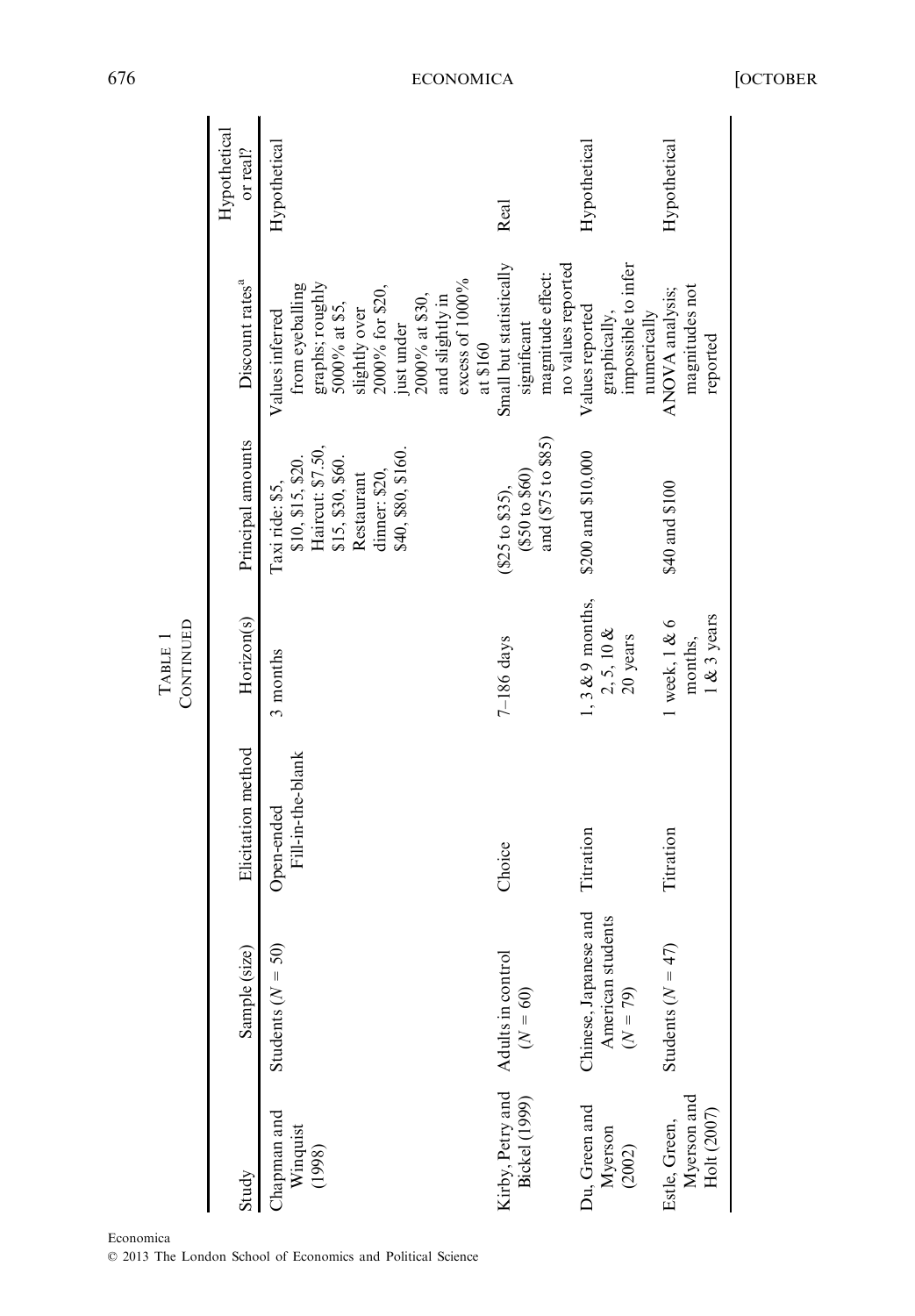|                                              |                                          |                                                                                       | CONTINUED<br>TABLE 1                                |                                                                |                                                                                                                               |                          |
|----------------------------------------------|------------------------------------------|---------------------------------------------------------------------------------------|-----------------------------------------------------|----------------------------------------------------------------|-------------------------------------------------------------------------------------------------------------------------------|--------------------------|
| Study                                        | Sample (size)                            | Elicitation method                                                                    | Horizon(s)                                          | Principal amounts                                              | Discount rates <sup>a</sup>                                                                                                   | Hypothetical<br>or real? |
| Bisin and<br>Schotter<br>(2010)<br>Benhabib, | Students $(N = 27)$                      | Fill-in-the-blank<br>Open-ended                                                       | weeks, $1, 3 &$<br>$3$ days, $1 \& 2$<br>$6$ months | interim values<br>$$1, $4, $8,$<br>$$15, $40, $80$<br>and many | consistent with<br>subjects (their<br>Not reported by<br>inspection of<br>choices for 3<br>magnitude:<br>Figure 1)<br>broadly | Real                     |
| Scholten and<br>(2010)<br>Read               | Adults on web<br>$(N=196)$               | Choice                                                                                | 16, 19 & 22<br>months                               | \$25, \$50, \$100<br>and \$250                                 | Not reported by<br>magnitude<br>effect                                                                                        | Hypothetical             |
| Halevy (2012)                                | Students $(N = 149)$                     | Choice                                                                                | week                                                | \$10 and \$100                                                 | 5.9% for \$10<br>Weekly rate of<br>and 3.7%<br>for \$100                                                                      | Real                     |
|                                              | aDiscount rates are reported in order of | stake magnitudes. Values in parentheses are alternative rates for the same magnitude. |                                                     |                                                                |                                                                                                                               |                          |

| Economica |  |  |                                                             |  |  |
|-----------|--|--|-------------------------------------------------------------|--|--|
|           |  |  | © 2013 The London School of Economics and Political Science |  |  |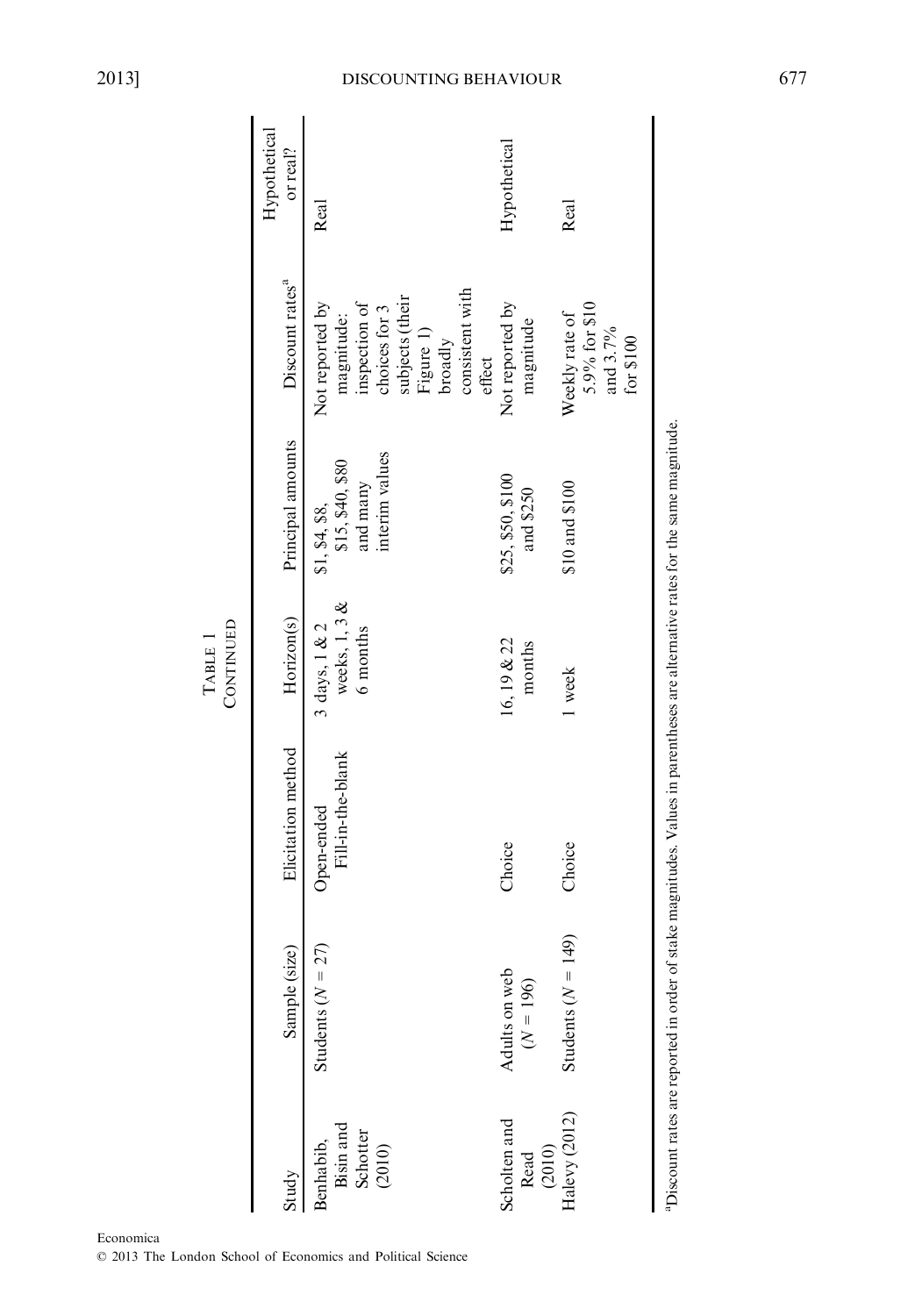magnitude effects that rely on hypothetical questions, and studies that allow for nonlinear utility functions.

The early papers on magnitude effects use open-ended elicitation methods where subjects are asked to state the delayed amount that they would require to be willing to give up a certain amount today. For example, Thaler (1981) considered a  $3 \times 3$  design, varying the initial amount and the time delay. For one group of subjects, the amounts were \$15, \$250 and \$3000, and the delays were 3 months, 1 year and 3 years; for another group, the amounts were \$75, \$250 and \$1200, and the delays were 6 months, 1 year and 5 years; and for the final group, the amounts were \$15, \$250 and \$3000, and the delays were 1 month, 1 year and 10 years.<sup>3</sup> All choices were hypothetical, and the sample consisted of US college students. Median responses are reported, with no tests of statistical significance. Table 1 tabulates these results, converted to the annual effective rate assuming daily compounding, and supports the claim of magnitude effects.<sup>4</sup> Loewenstein (1987) and Benzion et al. (1989) apply similar elicitation methods and find support for the magnitude effect between losses of \$1000 and \$4, and between gains of \$40 and \$5000. There is substantial variation in the time horizon across the treatments in these studies, and the magnitude effect is robust to variation in time delay, except for the 3-hour horizon in Loewenstein (1987).

Holcomb and Nelson (1992) employ procedures that anticipate the more recent application of modern experimental methods to the elicitation of discount rates, and indeed this work is heavily cited by Coller and Williams (1999) in their seminal study. Holcomb and Nelson (1992) used 101 business students in a series of 41 binary choice tasks, where the sooner and later amounts were presented as given, and the subject simply needed to pick one. Treatments included the use of front-end delays on the sooner option of 0 days, 1 day or 7 days, the use of a low principal of \$5 or a high principal of \$17, and the use of a low daily interest rate of 1.5% or a high daily interest rate of 3.0%. One of the 41 choices by each subject was selected for payment at the end of the session, so this appears to be the first study to examine the magnitude effect with real rewards and incentive-compatible elicitation procedures. Focusing on their results with no front-end day and the higher interest rate, which are representative in this case, they observe that 23%, 41% and 56% of the subjects chose to delay with the principal of \$5 and horizons of 1 day, 1 week and 2 weeks, respectively, whereas 53%, 79% and 87% chose to delay for the corresponding horizons when the principal was \$17. Precise discount rates cannot be inferred from this design without strong parametric assumptions, since we know only that the discount rate was in the interval  $[0\%, 1.5\%, 1.5\%, 3.0\%]$  or  $[3\%, \infty\%]$ . But the fractions reported are enough to conclude that there is a magnitude effect at work in these data.<sup>5</sup>

Chapman (1996) is a remarkable study because it is the first to try to estimate discount rates over the utility of time-dated final outcomes. It contains three experiments: the first two are replications and extensions of the basic design of Chapman and Elstein (1995), and the third attempts to correct for concave utility when inferring discount rates. We focus on the elicitation of discount rates over monetary outcomes; a major theme in the overall design is a comparison of discount rates defined over monetary and health outcomes.

Experiment 1 of Chapman (1996) poses 32 questions to 40 students fulfilling a course credit. These questions call for a fill-in-the-blank answer for the amount of money in the future equal to a fixed amount today. Horizons of 1, 3, 6 and 12 years were used, and principal amounts of \$500, \$1000, \$2000 and \$4000 were employed. Geometric means of log-transformed annual discount rates are used in the graphs, which provide the only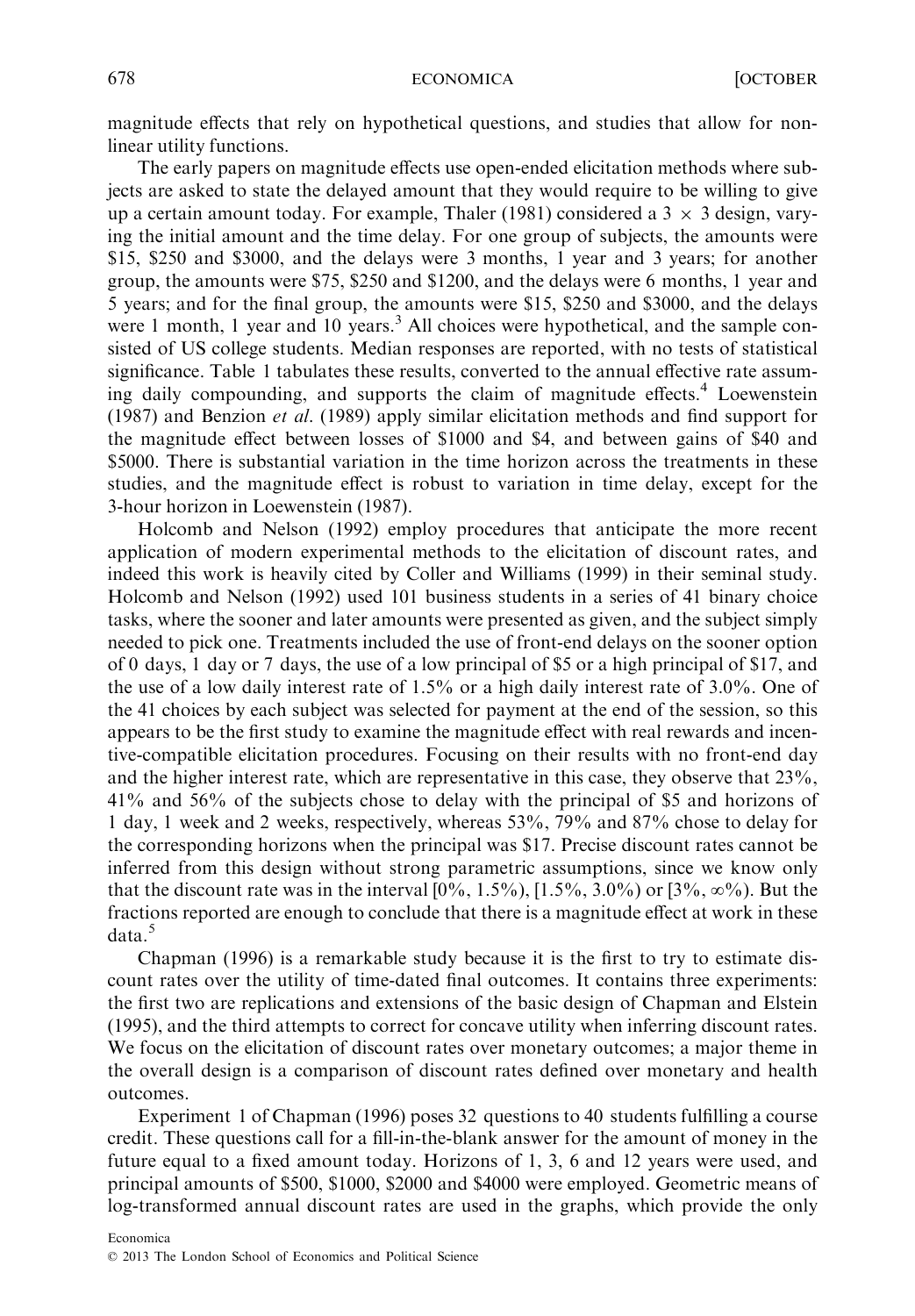basis for eyeballing those values. Figure 1 (Chapman 1996, p. 774) shows a clear magnitude effect, with discount rates for 1 year being roughly 115%, 115%, 75% and 75% for each principal amount, respectively; for a 3-year horizon, these rates drop to 60%, 50%, 40% and 40%, respectively; this decline and convergence pattern persists for the later horizons.

Experiment 2 of Chapman (1996) is similar, and extends the design to consider loss frames as well as gain frames. In this case the instrument contained 48 questions of the same fill-in-the-blank format, administered to 77 students again fulfilling a course credit. The horizons were only 1 year and 9 years, and the principal amounts were \$500, \$1500 and \$4500. The evidence suggests a clear magnitude effect for the 1-year horizon, and none for the 9-year horizon. For the shorter horizon, the discount rates, eyeballed from Figure 2A (Chapman 1996, p. 778), are 130% for a gain of \$500, 55% for gains of \$1500 or \$4500, 60% for a loss of \$500, and 25% for losses of \$1500 or \$4500. Thus there is evidence of a diminishing magnitude effect in these data.

Experiment 3 of Chapman (1996) is the one that seeks to correct for concave utility. The experimental design contains 38 questions that follow the style of Experiment 2, to elicit discount rates defined over monetary outcomes if one assumes linear utility. The horizons were 1, 3 and 9 years, the principal amounts were \$500, \$1000 and \$4500, and gain and loss frames were again considered. Eyeballing Figure 5A (Chapman 1996, p. 784), there is evidence of a magnitude effect for 1- and 3-year discount rates. This baseline, familiar from Experiments 1 and 2, is important in comparison to the utility-corrected discount rates.

Utility scales were elicited using the following procedure:

In Part 2, participants answered 18 utility assessment questions in which they matched intervals to be of the same subjective magnitude (von Winterfeldt and Edwards (1986; p. 232)). For example, participants considered the interval from \$0 to \$500 and specified a value x such that the interval from \$500 to  $x$  was of the same subjective magnitude. Specifically, participants were asked to consider two intervals; for example,

Interval A: You expected to win \$0 but instead will win \$500.

Interval B: You expected to win \$500 but instead will win \_\_\_.

They were asked to specify the amount that would have to appear in the blank for Interval B to make Interval B subjectively the same as Interval A. If a participant answered, say, \$1,200, the next question concerned an interval from \$500 to \$1,200 and a second from \$1,200 to y, in which the participant must specify y. Participants answered four such questions.

If one arbitrarily defines \$0 to be 0 utiles and \$500 to be 1 utile, then participants' responses are associated with 2, 3, 4, and 5 utiles. To measure utility for monetary losses, I asked participants to match the interval from \$500 to \$0 to the interval from \$0 to z, in which z was a negative amount. This answer corresponded to  $-1$  utile. Four additional questions specified  $-2$ ,  $-3$ ,  $-4$ , and  $-5$  utiles. (Chapman 1996, p. 782)

From these responses, power utility functions were estimated, one for each subject. Ignoring the reliability of the determination of these utility functions for the moment, the implied utility discount rates appear to exhibit no quantitatively significant magnitude effect. From Figure 5E (Chapman 1996, p. 784), the rates are between 20% and 5% for the 1-year horizon and the various principals, and between 15% and 5% for the 3-year horizon. Although these magnitude effects are statistically significant in terms of an ANOVA test (Chapman 1996, p. 785, Table 8), Chapman (1996, p. 783) notes that: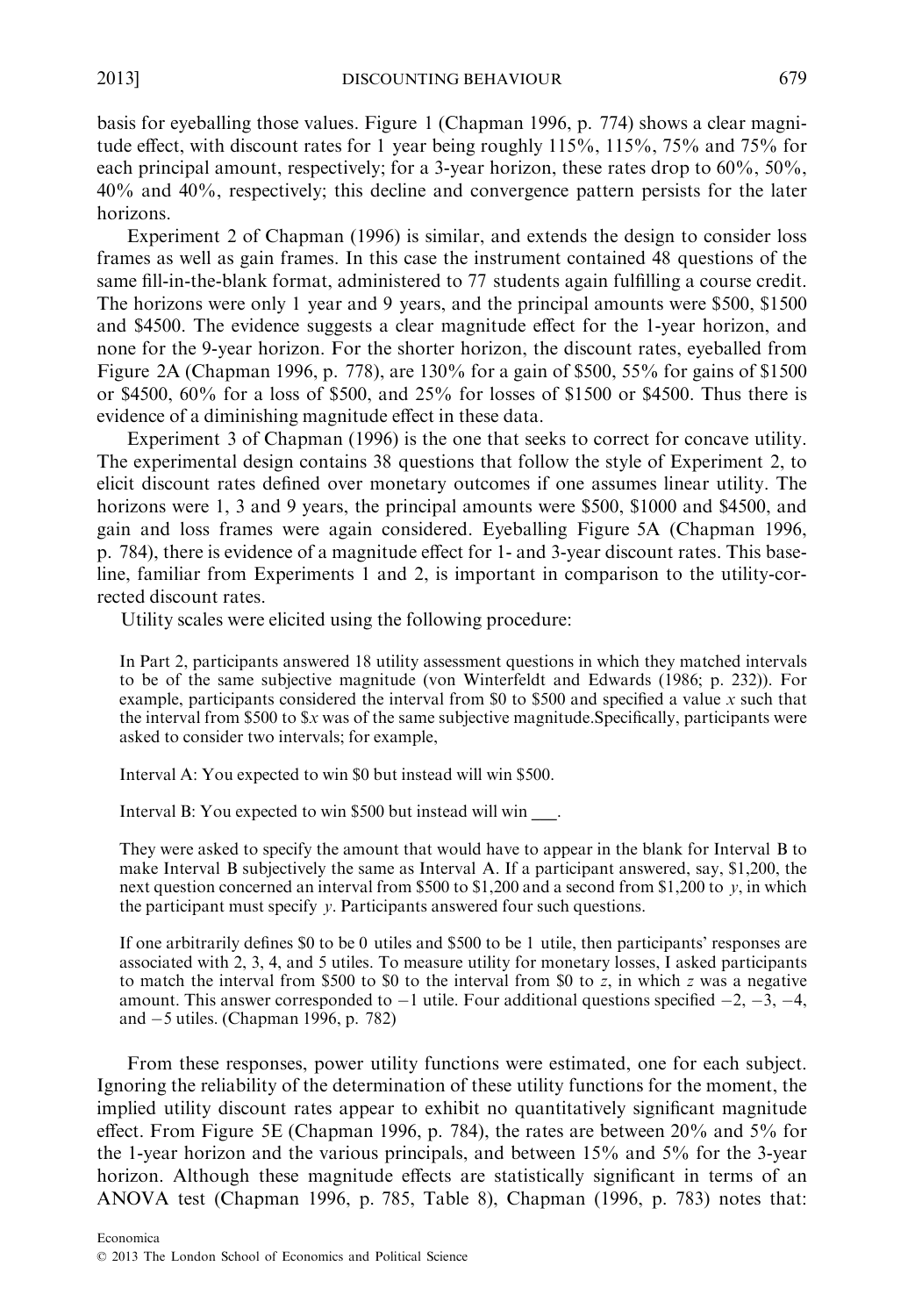'Because of the very curved utility function for money, utility discount rates for money were so low that differences were hard to detect.' No data on the estimated exponents of these utility functions are presented, although the graph of the average value of the estimates (Chapman 1996, p. 782, Figure 3) does suggest significant concavity.

Kirby (1997) is another remarkable study. It used real incentives, used payments by subjects out of their own cash, used an incentive-compatible second-price sealed-offer auction to elicit present values, considered the effect of varying the deferred amount (\$10 or \$20), and considered all odd-numbered horizons between 1 and 29 days. Each subject entered 30 bids, and was told that one of these bids would be selected at random for payment if the bid was the winning bid. Each auction apparently consisted of the entire sample in an experiment, which does not affect the incentive compatibility of the procedure. Subjects in Experiment 1 were 'pseudo-volunteers' receiving extra credit in a psychology class for attending, but apart from the show-up rewards, all payments were salient. Subjects in Experiments 2 and 3 were 'people from the Williams College community, including summer students, college staff, and persons unaffiliated with the college', and recruitment was by sign-up fliers and newspaper advertisements. The daily rates averaged 5.6% for the \$10 amount and only 3.6% for the \$20 amount in one experiment with 24 students completing a class credit; 2.4% and 1.4%, respectively, for 28 non-students recruited from the field; and 3.5% and 2.4%, respectively, for 20 non-students. These were statistically significantly different from each other (Kirby 1997, pp. 60, 62, 63), and the implied annual rates would be extremely large.

Kirby et al. (1999) implement the procedures of Kirby and Maraković (1996) with 56 heroin addicts and 60 control subjects. The control subjects were recruited by newspaper advertisement, and then matched approximately to the demographics of the sample of heroin addicts. Each subject was given 27 binary choices, and told that there was a onein-six chance that one of the 27 choices would be paid out. Thus these are incentivized tasks.<sup>6</sup> The later amounts of money were grouped into three reward sizes—small (\$25 to \$35), medium (\$50 to \$60) and large (\$75 to \$85)—and horizons varied between 7 and 186 days. The results are reported (p. 81, Table 3) in terms of the parameter  $K$  in the hyperbolic specification  $D(t) = 1/(1 + Kt)$  of the discount factor for horizon t, and the number of subjects that were indifferent at that value (intervals were averaged). For this specification, the implied discount rate is  $d(t) = (1 + Kt)^{1/t} - 1$ . Thus for each discount rate, one can infer the fraction of subjects who have a discount rate less than that discount rate, and draw inferences about the discount rates of the sample. In effect, this is an 'interval regression' with a constant, and with the sample weighted by the sample size. The raw data from Table 3 of Kirby et al. (1999) are collated in our Appendix A (available on request). A grouped logistic analysis of those data shows a statistically significant magnitude effect.

To test the hypothesis of a fixed premium for delayed outcomes, Benhabib et al. (2010) present subjects with two types of fill-in-the-blank tasks. In one type, the subject was asked 30 questions of the form: 'What amount of money \$x, if paid to you today, would make you indifferent to  $y$  paid to you in t days?' In this case the amount  $y$  and the horizon t would be filled in:  $y \in \{10, 20, 30, 50, 100\}$  and  $t \in \{3 \text{ days}, 1 \text{ week},$ 2 weeks, 1 month, 3 months, 6 months}. The response \$x was incentivized with a Becker et al. (1964) (BDM) auction for one of the 30 choices selected at random. A price would be drawn from a uniform distribution between \$0 and  $y<sub>y</sub>$ , and if the random price was greater than the stated amount  $\mathbb{S}_x$ , then the subject would receive that random price immediately; otherwise, the subject would receive  $y \in \mathcal{Y}$  in t days. So the upper bound of the BDM auction was the larger amount to be provided in the future. The other type of fill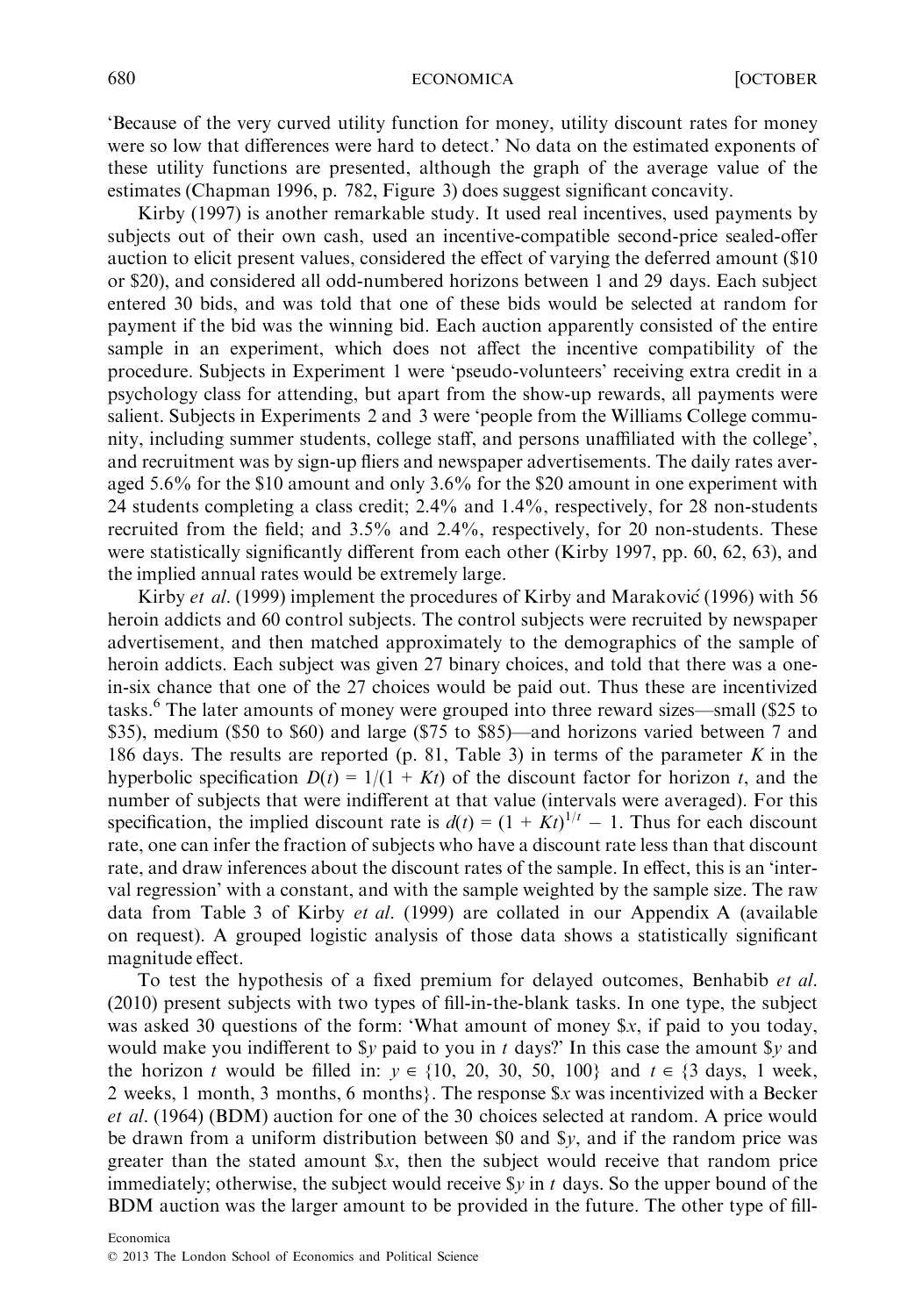in-the-blank question involved 30 questions of the form: 'What amount of money  $y_y$ would make you indifferent between  $x$  today and  $y$  in t days from now? [Upper bound  $=$   $\frac{g}{g}$ , where the text in brackets was given to subjects as notation instead of these words. In this case the values of  $t$  were the same as in the first fill-in-the-blank task, and the values of  $x \in \{1, 2, 3, 5, 6, 7\}$  for  $z = 10$ ,  $x \in \{4, 7, 8, 10, 12, 14\}$  for  $z = 20$ ,  $x \in \{8, 14, 17, 14\}$ 19, 22, 24} for  $z = 30$ ,  $x \in \{15, 20, 28, 32, 36, 39\}$  for  $z = 50$ , and  $x \in \{40, 60, 65, 70, 75,$ 80} for  $z = 100$ . The same subjects were given both sets of questions on different days. The data were evaluated using a flexible specification, and the model estimated for each individual using non-linear least squares. The individual estimates are very erratic, with a wide range of behaviours being inferred. The general theme is of extremely high discount rates, reported to average 472%, and considerable noise. Although Benhabib et al. (2010, p. 209) report evidence of significant magnitude effects, they show data from only three subjects; presumably, those data are representative.

One major issue in this design is the subject comprehension of the BDM procedure, which is often asserted by experimenters to be understood by subjects but often is not.<sup>7</sup> In this design the upper bound for the BDM procedure was varied with magnitude in a complicated manner, as one can discern from inspection of the parameters listed above. This would not be an issue apart from the fact that it appears to have been a behavioural focal point for elicited valuations. The striking result is that the modal valuation was to bid the upper bound, and the majority were close to that upper bound. This is a serious concern about the subject comprehension of the elicitation procedure.

Finally, Halevy (2012) presents subjects with four sets of binary choice tasks using a 1-week time horizon between the sooner and later amounts. Treatments included prizes of \$10 and \$100, and the sooner amount to be paid out immediately or after 4 weeks. Subjects were asked to fill out four multiple price lists where the later amount varied between \$9.90 and \$11 for the low stakes treatment and between \$99 and \$110 for the high stakes treatment. One row in each payoff table was selected at random for payment, and the chosen amount was paid out at the preferred date by the subject. The average switching points are \$10.59 and \$103.7, which points to a magnitude effect, but the standard errors of the estimated coefficients are not presented, and a formal statistical test is not reported.

Magnitude effects are present in all of these studies, and are in most cases many times larger than what we find here. Halevy (2012) is the study that most closely matches our design since it uses an incentive-compatible elicitation mechanism, and real stakes with principals spanning \$10 and \$100. He finds that discount rates are three times higher for the smaller compared to the larger principals. While our design uses Danish kroner converted to US dollars at the time of the experiment our principals are \$300 and \$600 none of the studies using real rewards employ principals that are close to ours.

# II. EXPERIMENTS

To set the stage minimally for the discussion about experimental design, we define the discount factor for a given horizon  $\tau$  to be the scalar  $D(\tau)$  that equates the utility of the income received at time t with the income received at time  $t + \tau$ .

$$
U(y_t) = D(\tau) U(y_{t+\tau})
$$

for some utility function  $U(.)$ . This general definition permits the special case, much studied in the experimental literature, in which  $U(.)$  is linear.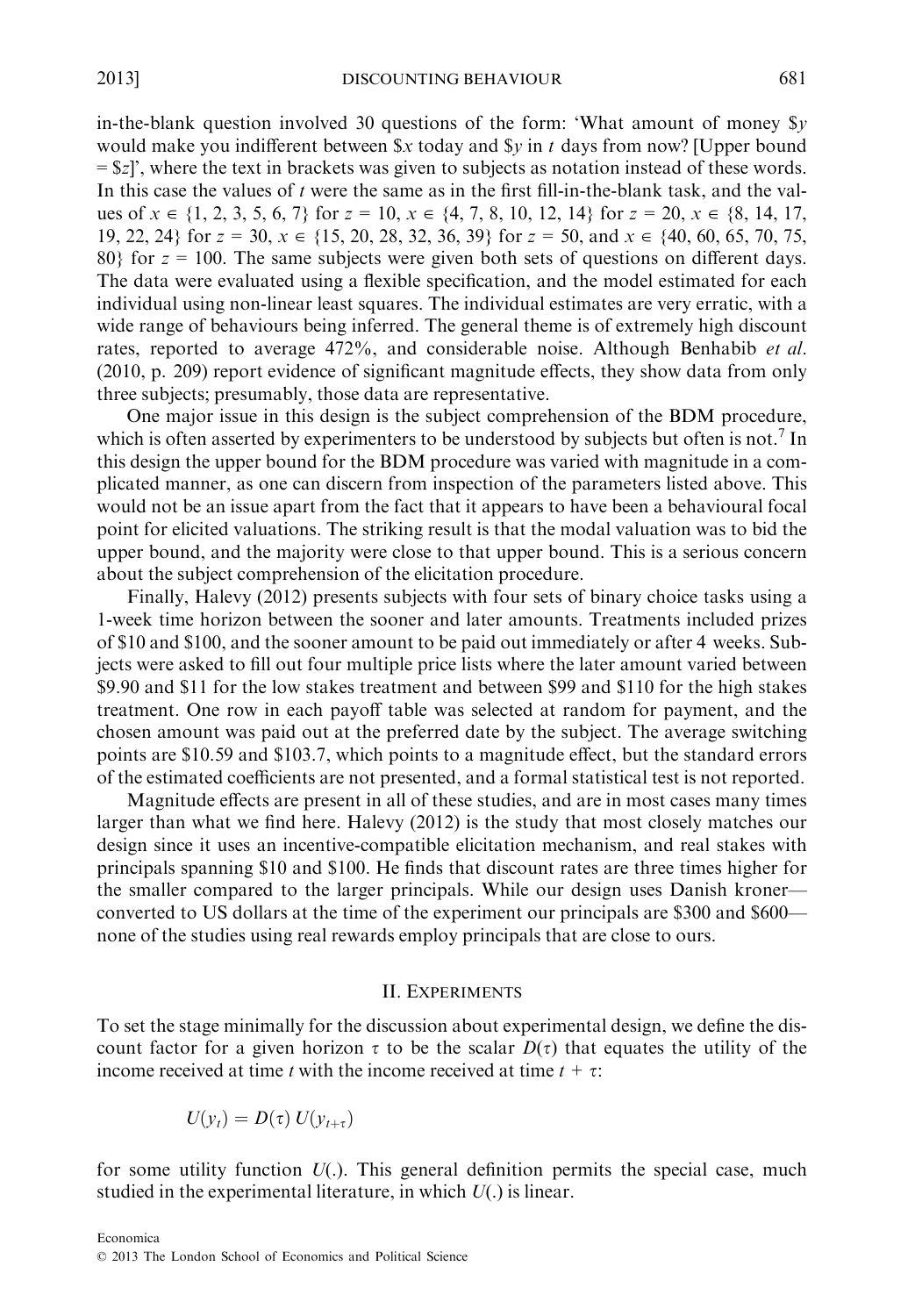The discount factor for the exponential specification is defined as

(1) 
$$
D(\tau) = 1/(1+\delta)^{\tau}
$$

for  $t \ge 0$ , where the discount rate  $d(\tau)$  is simply

$$
d(\tau) = \delta.
$$

Although these characterizations are abstract, we view the discount rate on an annualized basis throughout. The key feature of this model, of course, is that the discount rate is a constant over time. The percentage rate at which utility today and utility tomorrow are discounted is exactly the same as the rate at which utility in 7 days and utility in 8 days are discounted. For our immediate purposes, the exact form of the discounting function is of no consequence: one can view the exponential specification descriptively as simply a convenient summary statistic for the effect of magnitude on elicited discount rates.<sup>8</sup>

#### Design

An important aspect of our methodological contribution to the literature on magnitude effects is the provision of sizeable monetary incentives that are paid out, rather than stated as hypothetically paid. This sharpens the incentives for respondents to truthfully report their preferences. Subjects are presented with two tasks.<sup>9</sup> The first task identifies individual discount rates, and the second task identifies atemporal risk attitudes and hence the concavity of the utility function. Observed choices from both tasks are then used to jointly estimate structural models of the discounting function defined over utility of income.

Using real monetary incentives comes with budgetary consequences for the researcher. Two different procedures could be used to keep such budgets reasonable: one could either use relatively small money amounts for both the smaller and the larger principal and pay every subject, or one could use larger amounts but pay for the task only with some probability. There are drawbacks with both of these approaches. Using small amounts can lead to confounding behavioural effects if subjects are rounding the money amounts. Using stochastic payments requires sophisticated portfolio analysis of the data or a maintained hypothesis that the independence axiom of EUT holds. We have opted for avoiding the former approach due to the apparent strong presence of rounding that is prevalent in the Benhabib et al. (2010) data. We use a 10% chance for a subject to be paid, allowing us to use principals with relatively high numerical values.<sup>10</sup>

We illustrate the potential seriousness of rounding behaviour in Table 2. The first four columns show the behaviour that would be expected of a subject in a fill-in-the-blank elicitation task if that subject had a 10% annualized discount rate. In this task the amount of money today in column (1) is given to the subject, and the future amount is the response that would be expected of someone who had a 10% discount rate, assuming that no rounding occurs. The horizon is shown in days, then in column (4) we see the implied annualized effective rate (AER) of discount, which by construction here had better be 10%. Each block of rows in Table 2 shows a series of binary choices with the same horizons, with the principal roughly doubling from block to block. Clearly the monetary premia in column (5) are all very small.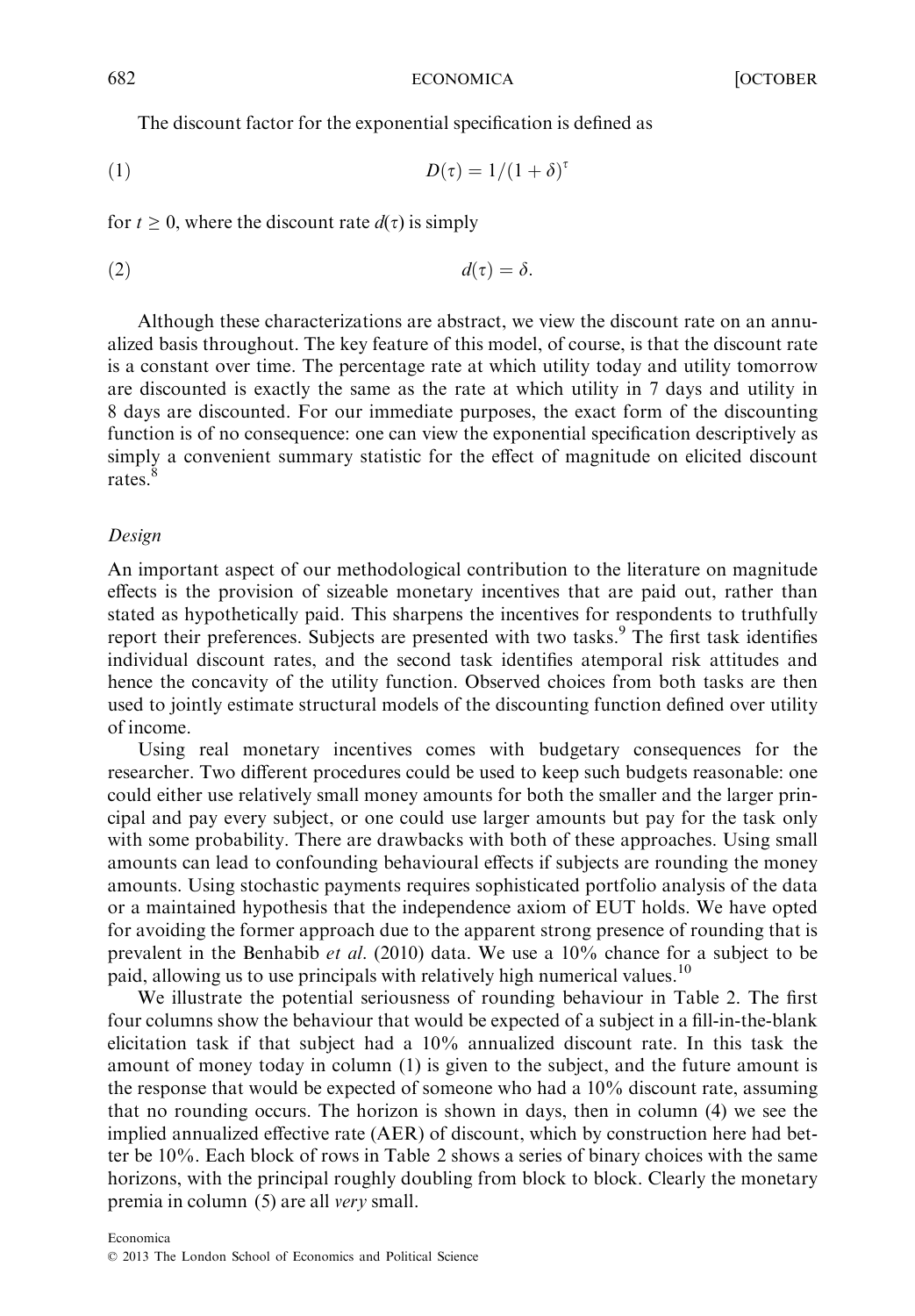| Amount<br>today<br>(1) | Future<br>amount<br>(2) | Horizon<br>in days<br>(3) | <b>AER</b><br>(4) | Monetary<br>premium<br>(5) | Amount<br>today<br>(6) | Future<br>amount<br>(7) | Horizon<br>in days<br>(8) | <b>AER</b><br>(9) |
|------------------------|-------------------------|---------------------------|-------------------|----------------------------|------------------------|-------------------------|---------------------------|-------------------|
|                        |                         |                           |                   |                            |                        |                         |                           |                   |
| \$7                    | \$7.01                  | $\overline{3}$            | 10%               | \$0.01                     | \$7                    | \$8                     | $\overline{3}$            | 1661%             |
| \$6                    | \$6.01                  | $\overline{7}$            | 10%               | \$0.01                     | \$6                    | \$7                     | $\overline{7}$            | 813%              |
| \$5                    | \$5.02                  | 14                        | 10%               | \$0.02                     | \$5                    | \$6                     | 14                        | 478%              |
| \$3                    | \$3.02                  | 30                        | 10%               | \$0.02                     | \$3                    | \$4                     | 30                        | 352%              |
| \$2                    | \$2.05                  | 91                        | 10%               | \$0.05                     | \$2                    | \$3                     | 91                        | 163%              |
| \$1                    | \$1.05                  | 181                       | $10\%$            | \$0.05                     | \$1                    | \$2                     | 181                       | 140%              |
| \$14                   | \$14.01                 | $\overline{3}$            | 10%               | \$0.01                     | \$14                   | \$15                    | 3                         | 849%              |
| \$12                   | \$12.02                 | $\overline{7}$            | $10\%$            | \$0.02                     | \$12                   | \$13                    | $\overline{7}$            | 420%              |
| \$10                   | \$10.04                 | 14                        | 10%               | \$0.04                     | \$10                   | \$11                    | 14                        | 249%              |
| $\$8$                  | \$8.07                  | 30                        | 10%               | \$0.07                     | \$8                    | \$9                     | 30                        | 144%              |
| \$7                    | \$7.18                  | 91                        | 10%               | \$0.18                     | \$7                    | \$8                     | 91                        | 54%               |
| \$4                    | \$4.20                  | 181                       | $10\%$            | \$0.20                     | \$4                    | \$5                     | 181                       | 45%               |
| \$24                   | \$24.02                 | $\overline{3}$            | 10%               | \$0.02                     | \$24                   | \$25                    | 3                         | 500%              |
| \$22                   | \$22.04                 | $\overline{7}$            | 10%               | \$0.04                     | \$22                   | \$23                    | $\overline{7}$            | 233%              |
| \$19                   | \$19.07                 | 14                        | 10%               | \$0.07                     | \$19                   | \$20                    | 14                        | 134%              |
| \$17                   | \$17.14                 | 30                        | 10%               | \$0.14                     | \$17                   | \$18                    | 30                        | 70%               |
| \$14                   | \$14.36                 | 91                        | 10%               | \$0.36                     | \$14                   | \$15                    | 91                        | 28%               |
| \$8                    | \$8.41                  | 181                       | 10%               | \$0.41                     | \$8                    | \$9                     | 181                       | 24%               |
| \$39                   | \$39.03                 | $\overline{3}$            | 10%               | \$0.03                     | \$39                   | \$40                    | 3                         | 309%              |
| \$36                   | \$36.07                 | $\overline{7}$            | 10%               | \$0.07                     | \$36                   | \$37                    | $\overline{7}$            | 143%              |
| \$32                   | \$32.12                 | 14                        | 10%               | \$0.12                     | \$32                   | \$33                    | 14                        | 80%               |
| \$28                   | \$28.23                 | 30                        | 10%               | \$0.23                     | \$28                   | \$29                    | 30                        | 43%               |
| \$20                   | \$20.50                 | 91                        | 10%               | \$0.50                     | \$20                   | \$21                    | 91                        | 20%               |
| \$15                   | \$15.76                 | 181                       | $10\%$            | \$0.76                     | \$15                   | \$16                    | 181                       | 13%               |
| \$80                   | \$80.07                 | $\overline{3}$            | 10%               | \$0.07                     | \$80                   | \$81                    | 3                         | 151%              |
| \$75                   | \$75.14                 | $\overline{7}$            | 10%               | \$0.14                     | \$75                   | \$76                    | 7                         | 69%               |
| \$70                   | \$70.27                 | 14                        | $10\%$            | \$0.27                     | \$70                   | \$71                    | 14                        | 37%               |
| \$65                   | \$65.54                 | 30                        | 10%               | \$0.54                     | \$65                   | \$66                    | 30                        | 19%               |
| \$60                   | \$61.51                 | 91                        | 10%               | \$1.51                     | \$60                   | \$62                    | 91                        | 13%               |
| \$40                   | \$42.03                 | 181                       | $10\%$            | \$2.03                     | \$40                   | \$43                    | 181                       | 15%               |

TABLE 2 SMALL STAKES AND THE EFFECTS OF ROUNDING

The last four columns of Table 2 show what happens if the subject rounds up the filled-in response to the next whole dollar. Thus column (6) is the same as column (1), and column (7) is column (2) rounded up to the nearest dollar. The reason for rounding  $up$ , if one is going to round at all, is apparent from column (5): rounding to the *nearest* dollar would mean in most cases that the future amount was literally the same as the principal, and that is intuitively false to even the most cognitively challenged subject. But the impacts of this modest amount of rounding on the implied discount rates in column (9) are staggering. Two frequently reported anomalies immediately emerge: the appearance of declining discount rates with horizon, and declining discount rates with the magnitude of the principal.

Some evidence of rounding behaviour is found in Benhabib et al. (2010). In their experiment, 27 subjects were given the task to fill in the blank for future payments, based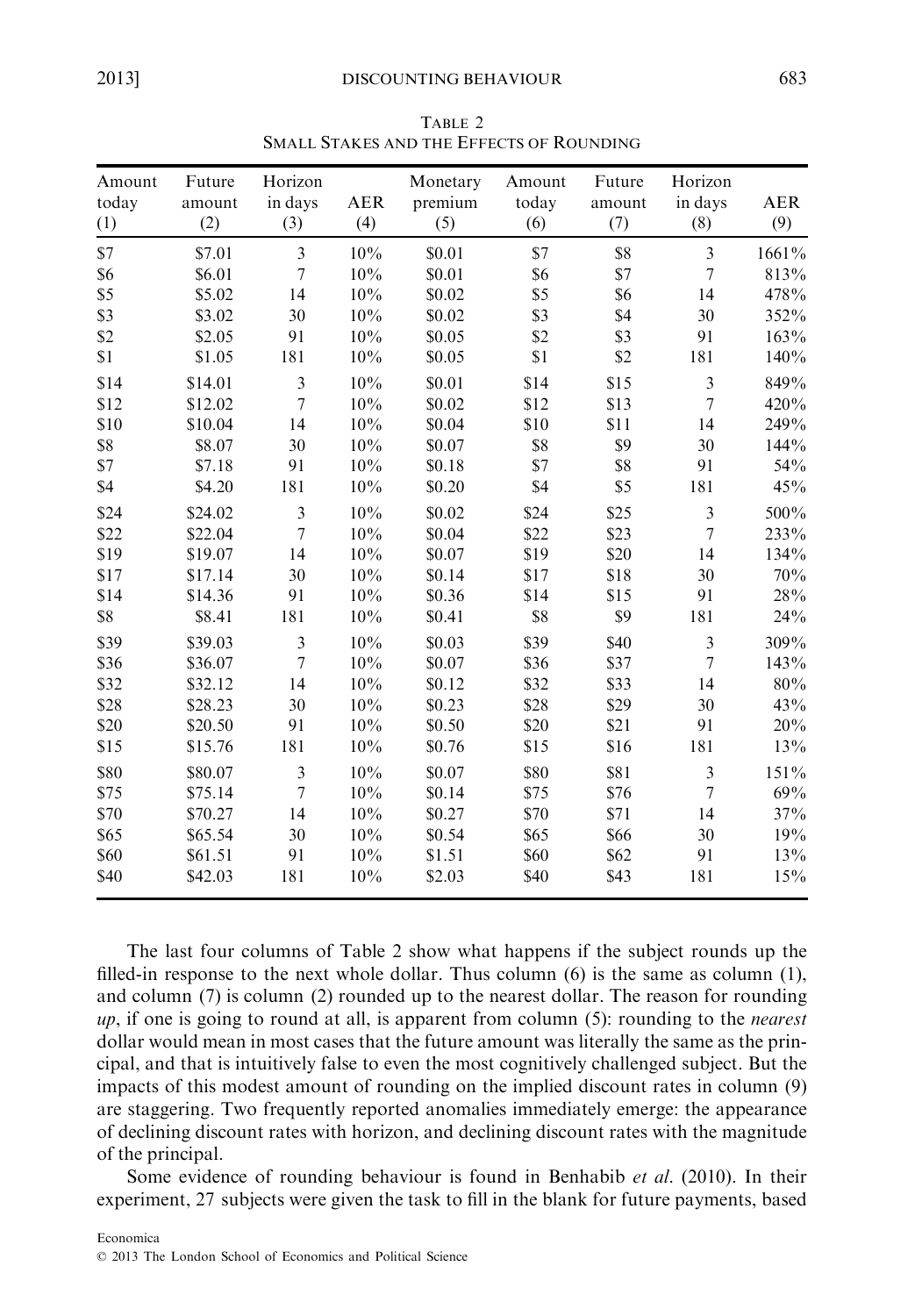684 ECONOMICA [OCTOBER

on exactly the horizons and principals shown in Table 2. They also did a comparable fillin-the-blank task with the same 27 subjects in which a future amount was given and the subject had to choose the current amount to match. Out of 1620 observed responses, a staggering 95.6% reported amounts only in whole dollars.<sup>11</sup>

This chilling arithmetic follows from the very argument that motivates the theory exposition in Benhabib et al. (2010). What if subjects discount the future with some fixed monetary premium, irrespective of horizon, rather than some premium that is a proportion of the principal, as assumed in quasi-hyperbolic specifications? The upshot is implied by Table 2, but can be seen immediately by assuming a principal of \$10 and the horizons of 3, 7, 14, 30, 91 and 181 days, and a fixed monetary premium of \$1. The implied discount rates are 1178%, 500%, 249%, 116%, 38% and 19%, respectively, showing striking evidence of 'hyperbolicky' discounting. Then change the principal to \$100, and the same monetary premium implies discount rates of only 121%, 52%, 26%, 12%, 4% and 2%, respectively, and a 'magnitude effect'.

#### Individual discount rates

Individual discount rates are examined by asking subjects to make a series of choices over two certain outcomes that differ in terms of when they will be received. For example, one option can be 3000 kroner today, and another option can be 3300 kroner in 60 days.<sup>12</sup> If the subject picks the earlier option, then we can infer that their monetary discount rate is below 10% for 60 days, and if the subject picks the later option, then we can infer that their monetary discount rate is above 10% for that horizon. By varying the amount of the later option we can identify the utility discount rate of the individual, conditional on knowing the utility of those amounts to this individual. One can also vary the time horizon to identify the discount rate function. This method has been widely employed in the USA (e.g. Coller and Williams 1999), Denmark (e.g. Harrison et al. 2002) and Canada (e.g. Eckel et al. 2005).

We ask subjects to evaluate choices over several time horizons. We consider time horizons between 2 weeks and 1 year. Each subject is presented with choices over four time horizons, and those horizons are drawn at random, without replacement, from a set of thirteen possible horizons (2 weeks, and 1, 2, 3, 4, 5, 6, 7, 8, 9, 10, 11 and 12 months). This design will allow us to obtain a smooth characterization of the discount rate function across the sample for horizons up to one year.

Of course, the key treatment here is to vary the principal. We employ two levels of the principal—1500 kroner and 3000 kroner—on a between-subjects basis.13 We also vary the order in which the time horizon is presented to the subject: in either ascending order or descending order. Similarly, we vary the provision of implied interest rates for each choice on a between-subjects basis, and independently of the two other treatments.

These three treatments—the level of the principal, the order of presentation of the horizon, and information on implied interest rates—result in a  $2 \times 2 \times 2$  design. Roughly one-eighth of the sample was assigned at random to any one particular combination.

# Risk attitudes

Risk attitudes are evaluated by asking subjects to make a series of choices over outcomes that involve some uncertainty. To be clear, risk attitudes are elicited here simply as a convenient vehicle to estimate the non-linear utility function of the individual. The theoretical requirement, from the definition of a discount factor in (0), is for us to know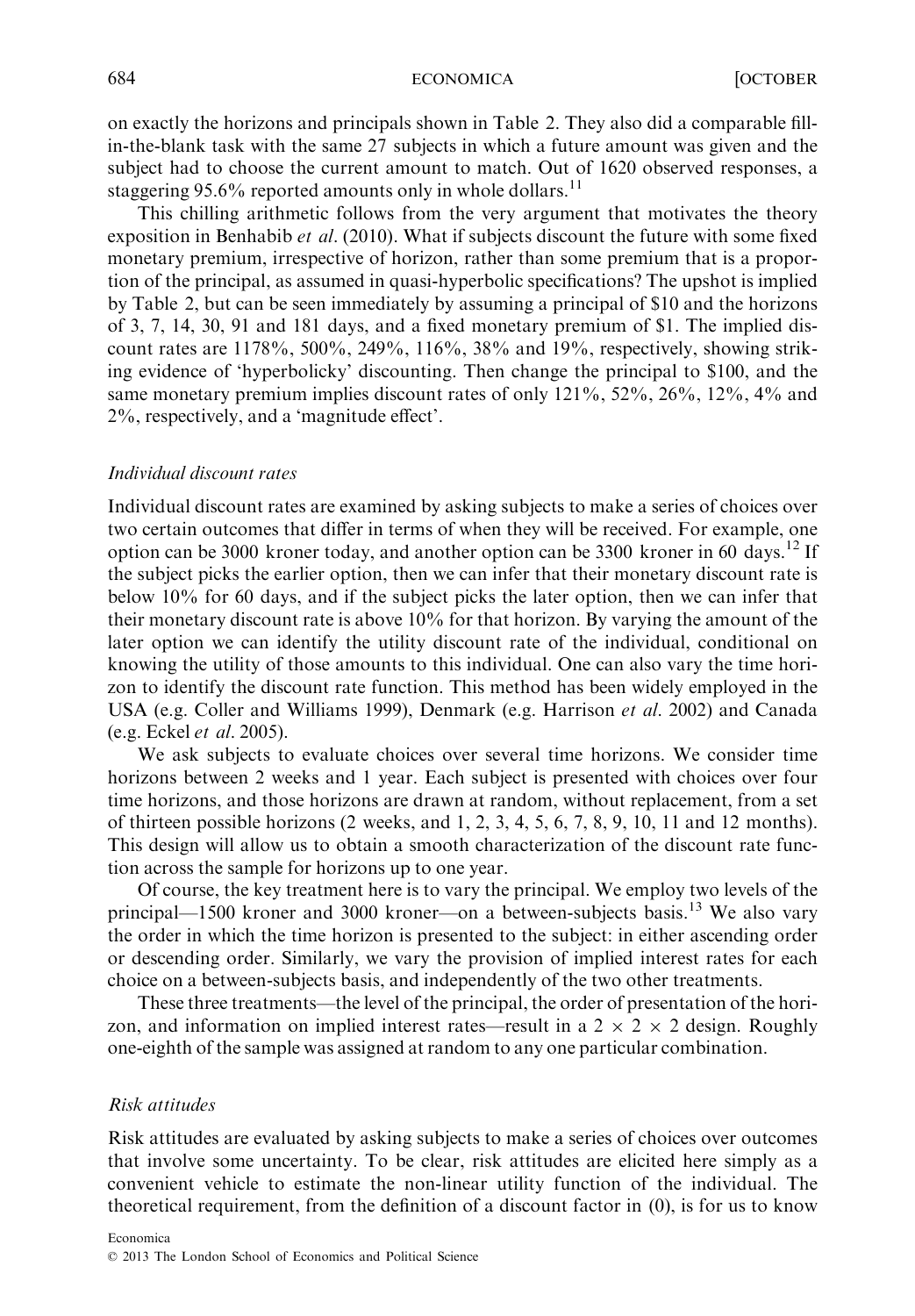the utility function over income if we are to correctly infer the discount rate used by the individual. The discount rate choices described above are not defined over lotteries.

Our design poses a series of binary lottery choices. For example, lottery A might give the individual a fifty-fifty chance of receiving 1600 kroner or 2000 kroner to be paid today, and lottery B might have a fifty-fifty chance of receiving 3850 kroner or 100 kroner today. The subject picks A or B. One series of 10 choices would offer these prize sets with probabilities on the high prize in each lottery starting at 0.1, then increasing by 0.1 until the last choice is between two certain amounts of money. We present these pairwise choices, one pair at a time, to the subject as a 'pie chart' showing prizes and probabilities. We give subjects 40 choices, in four sets of 10, where each set has the same prizes. The prize sets employed are as follows: [A1: 2000 and 1600; B1: 3850 and 100], [A2: 1125 and 750; B2: 2000 and 250], [A3: 1000 and 875; B3: 2000 and 75] and [A4: 2500 and 1000; B4: 4500 and 50]. The order of these four sets is random for each subject, but within each set the choices are presented in an ordered manner, with increments of the high prize probability of 0.1.

The typical findings from lottery choice experiments of this kind are that individuals are generally averse to risk, and that there is considerable heterogeneity in risk attitudes across subjects: see Harrison and Rutstrom (2008) for an extensive review. Much of that heterogeneity is correlated with observable characteristics, such as age and education level (Harrison et al. 2007), although here we represent it with a random distribution that describes the full extent of preference heterogeneity.

This design does not assume that behaviour is better characterized by expected utility theory (EUT) or some other model.

# Sample and procedures

Between 28 September and 22 October 2009, we conducted experiments with 198 Danes, of which 89 received the lower principal of 1500 kroner and 109 received the higher principal of 3000 kroner. The sample was drawn to be representative of the adult population as of 1 January 2009, using sampling procedures that are virtually identical to those documented at length in Harrison et al. (2005). We received a random sample of the population aged between 18 and 75, inclusive, from the Danish Civil Registration Office, stratified that by geographic area, and sent out  $1969$  invitations.<sup>14</sup> The experiments reported here are a subsample of the complete sample (which was 413 subjects), including only those who did not have a front-end delay to the sooner option.

Our experiments were all conducted in hotel meeting rooms around Denmark, so that travel logistics for the sample would be minimized. Various times of day were also offered to subjects, to facilitate a broad mix of attendance. The largest session had 15 subjects, but most had fewer. The procedures were standard: Appendix B (available on request) documents an English translation of the instructions, and shows typical screen displays. Subjects were given written instructions, which were also read out, and then made choices in a trainer task, which was 'played out' so that the full set of consequences of each choice was clear. In fact, subjects were paid *Big Ben* caramels instead of money for all training tasks, and the payments were happily consumed when delivered. All interactions were by computer. The order of the block of discount rate tasks and the block of risk attitude tasks was randomized for each session. After all choices had been made, the subject was asked a series of standard socio-demographic questions.

There were 40 discounting choices and 40 risk attitude choices, and each subject had a 10% chance of being paid for one of each set. Average payments on the first block were 228 kroner (although some were for deferred receipt), and on the second block the average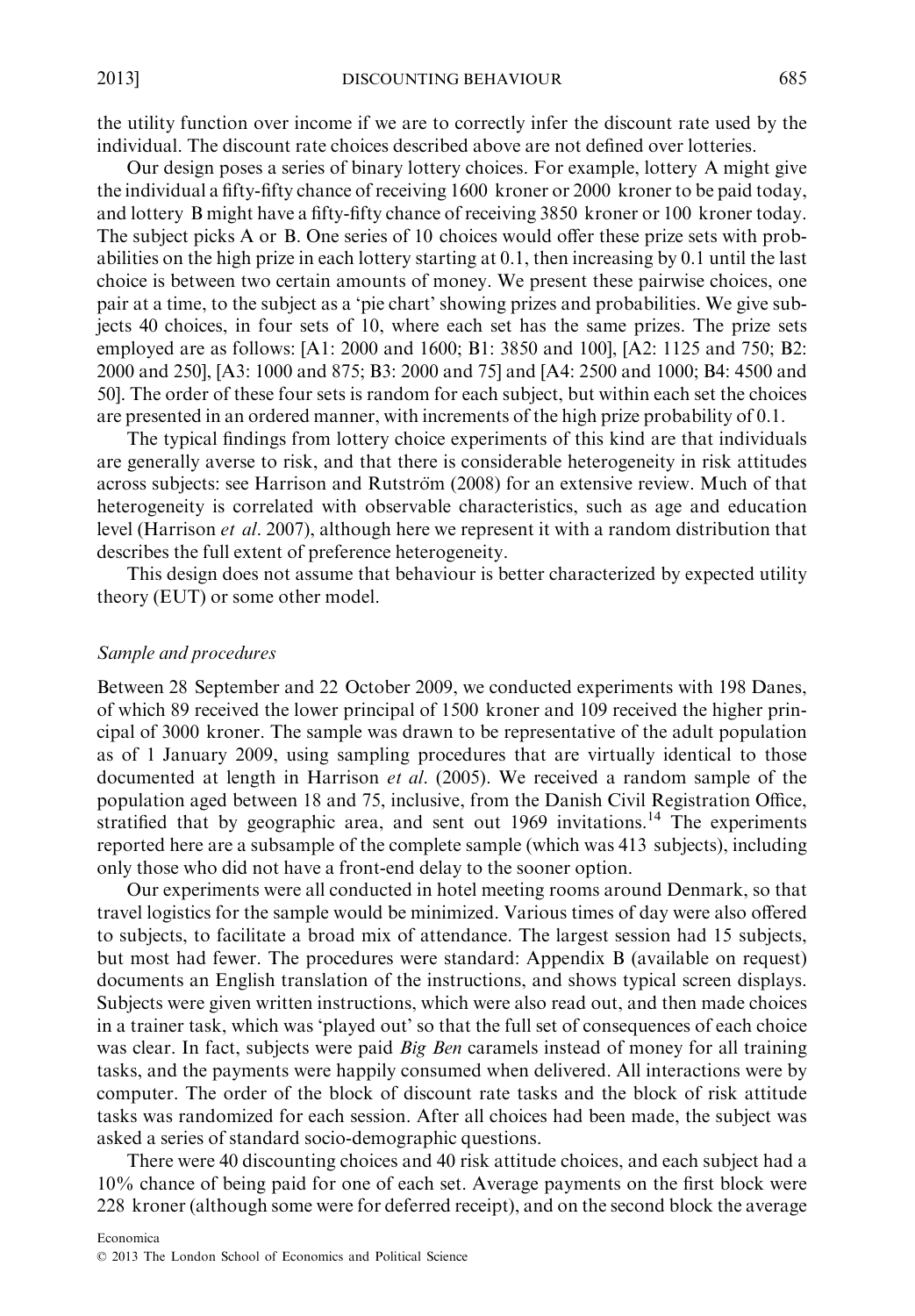was 218 kroner, for a combined average of 446 kroner. The exchange rate at the time was close to 5 kroner per US dollar, so earnings averaged \$89 per two-hour session for these tasks. Subjects were also paid a show-up fee of 300 kroner or 500 kroner, and earnings from additional tasks completed after the tasks of interest here were completed.<sup>15</sup>

For payments to be made in the future, the following language explained the procedures:

You will receive the money on the date stated in your preferred option. If you receive some money today, then it is paid out at the end of the experiment. If you receive some money to be paid in the future, then it is transferred to your personal bank account on the specified date. In that case you will receive a written confirmation from Copenhagen Business School which guarantees that the money is reserved on an account at Danske Bank. You can send this document to Danske Bank in a prepaid envelope, and the bank will transfer the money to your account on the specified date.

Payments by way of bank transfer are common in Denmark, Copenhagen Business School is well known in Denmark, and Danske Bank is the largest financial enterprise in Denmark as measured by total assets.<sup>16</sup>

#### III. ECONOMETRICS

Although the core treatment is a simple one, i.e. varying the principal, inferences about implied discount rates require attention to the definition of a discount rate in terms of utility streams, as shown earlier in (0). The approach that we adopt is direct estimation by maximum simulated likelihood of some structural model of a latent choice process in which the core parameters defining risk attitudes and discounting behaviour can be estimated. We review the basic inferential logic for estimating risk attitudes, and discuss the extension to discounting behaviour. We employ maximum simulated likelihood because we estimate the main structural parameters as random coefficients, to reflect unobserved individual heterogeneity.

#### Estimating the utility function

Assume that utility of income is defined by

(3) 
$$
U(y) = M^{1-r}/(1-r),
$$

where M is the lottery prize and  $r \neq 1$  is a parameter to be estimated. For  $r = 1$ , assume  $U(M) = \ln(M)$  if needed. Thus r is the coefficient of constant relative risk aversion (CRRA):  $r = 0$  corresponds to risk neutrality,  $r < 0$  to risk loving, and  $r > 0$  to risk aversion. Let there be two possible outcomes in a lottery. Under EUT, the probabilities  $p(M_i)$ for each outcome  $M_i$  are those that are induced by the experimenter, so expected utility is simply the probability-weighted utility of each outcome in each lottery  $i$  plus some level of background consumption  $\omega$ :

(4) 
$$
EU_i = [p(M_1) \times U(\omega + M_1)] + [p(M_2) \times U(\omega + M_2)].
$$

The EU for each lottery pair is calculated for a candidate estimate of  $r$ , and the index

$$
\nabla EU = EU_A - EU_B
$$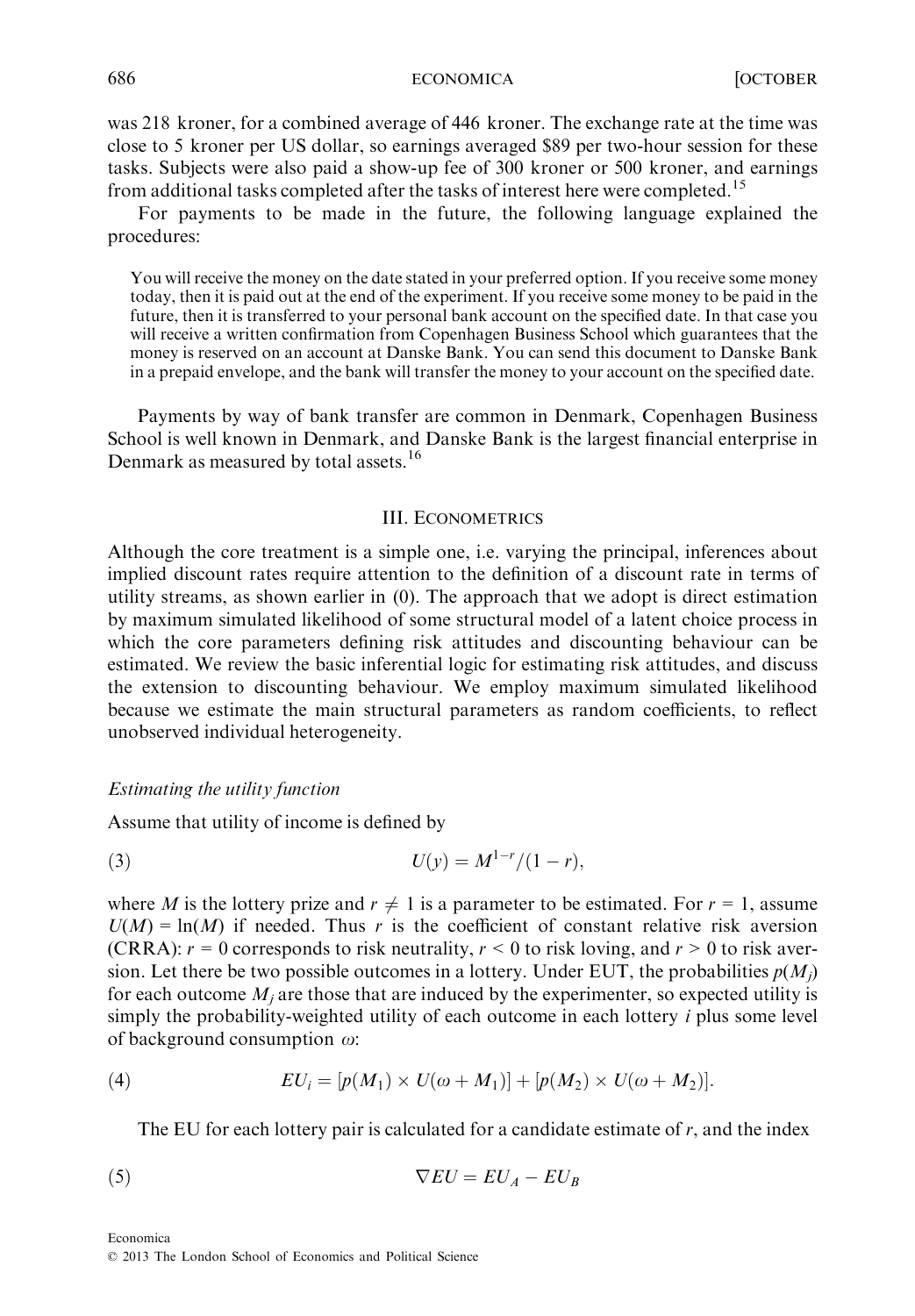is calculated, where  $EU_A$  is the lottery in Option A and  $EU_B$  is the lottery in Option B as presented to subjects. This latent index, based on latent preferences, is then linked to observed choices using the cumulative logistic distribution function  $\Lambda(\nabla EU)$ . This 'logit' function takes any argument between  $\pm \infty$  and transforms it into a number between 0 and 1. Thus we have the logit link function

(6) 
$$
prob(choose Option A) = \Lambda(\nabla EU).
$$

The index defined by (5) is linked to the observed choices by specifying that the lottery in Option A is chosen when  $\Lambda(\nabla EU) > 1/2$ , which is implied by (6).

Thus the likelihood of the observed responses, conditional on the EUT and CRRA specifications being true, depends on the estimates of  $r$  given the above statistical specification and the observed choices. Assuming non-random coefficients for the moment, the conditional log-likelihood is then

(7) 
$$
\ln L^{RA} = \ln L(r; y, \omega)
$$

$$
= \sum_{i} \left[ (\ln \Lambda(\nabla EU) \times I(y_i = 1)) + (\ln(1 - \Lambda(\nabla EU)) \times I(y_i = -1)) \right],
$$

where  $I(.)$  is the indicator function, and  $y_i = 1$  or  $-1$  denotes the choice of the Option  $A$  or  $B$  lottery in risk aversion task i. Harrison and Rutström (2008, Appendix F) review procedures and syntax from the popular statistical package Stata that can be used to estimate structural models of this kind, as well as more complex non-EUT models.

We employ a *behavioural* error specification originally due to Fechner and popularized by Hey and Orme (1994). This error specification posits the latent index

(5') 
$$
\nabla EU = (EU_A - EU_B)/\mu
$$

instead of (5), where  $\mu$  is a structural 'noise parameter' used to allow some errors from the perspective of the deterministic EUT model. This is just one of several different types of error story that could be used, and Wilcox (2008) provides a masterful review of the implications of the alternatives.<sup>17</sup> As  $\mu \to 0$ , this specification collapses to the deterministic choice EUT model, where the choice is strictly determined by the EU of the two lotteries; but as  $\mu$  gets larger and larger, the choice essentially becomes random. When  $\mu = 1$ , this specification collapses to (5). Thus  $\mu$  can be viewed as a parameter that flattens out the link functions as it gets larger.

An important contribution to the characterization of behavioural errors is the 'contextual error' specification proposed by Wilcox (2011). It is designed to allow robust inferences about the primitive 'more stochastically risk averse than'. It posits the latent index

(5") 
$$
\nabla EU = [(EU_A - EU_B)/v] / \mu
$$

instead of  $(5)$ , where v is a new, normalizing term for each lottery pair. The normalizing term  $\nu$  is defined as the maximum utility over all prizes in this lottery pair minus the minimum utility over all prizes in this lottery pair. The value of  $\nu$  varies, in principle, from lottery choice to lottery choice: hence it is said to be 'contextual'. For the Fechner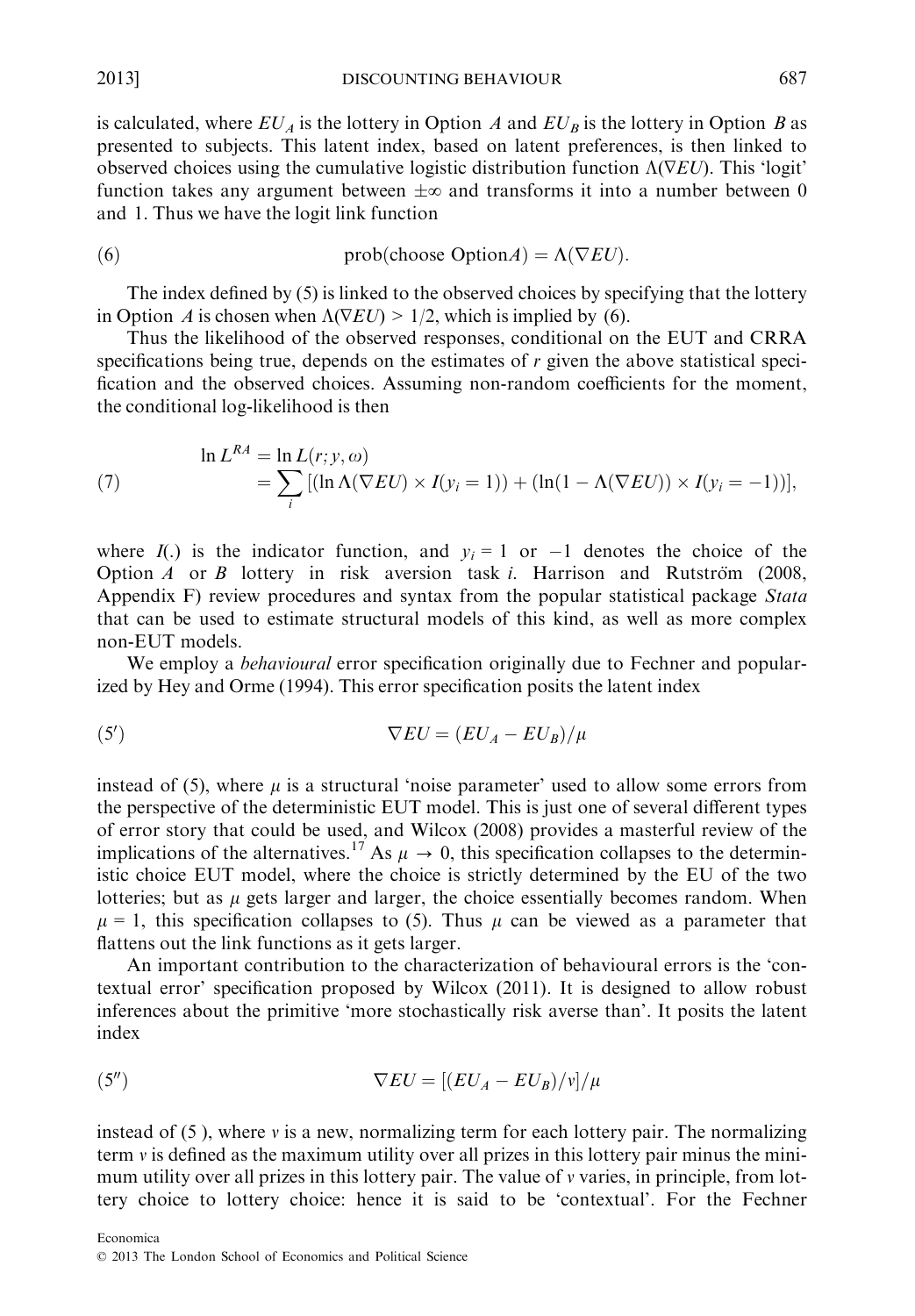specification, dividing by v ensures that the *normalized* EU difference  $(EU_A - EU_B)/v$ remains in the unit interval.

# Estimating the discounting function

Assume that EUT holds for choices over risky alternatives and that discounting is exponential. A subject is indifferent between two income options  $M_t$  and  $M_{t+\tau}$  if and only if

(8) 
$$
U(\omega + M_t) + (1/(1+\delta)^{\tau}) U(\omega) = U(\omega) + (1/(1+\delta)^{\tau}) U(\omega + M_{t+\tau}),
$$

where  $U(\omega + M_t)$  is the utility of monetary outcome  $M_t$  for delivery at time t plus some measure of background consumption  $\omega$ ,  $\delta$  is the discount rate,  $\tau$  is the horizon for delivery of the later monetary outcome at time  $t + \tau$ , and the utility function U is separable and stationary over time. The left-hand side of equation (8) is the sum of the discounted utilities of receiving the monetary outcome  $M_t$  at time t (in addition to background consumption) and receiving nothing extra at time  $t + \tau$ ; the right-hand side is the sum of the discounted utilities of receiving nothing over background consumption at time  $t$  and the outcome  $M_{t+\tau}$  (plus background consumption) at time  $t + \tau$ . Thus (8) is an indifference condition and  $\delta$  is the discount rate that equalizes the present value of the *utility* of the two monetary outcomes  $M_t$  and  $M_{t+\tau}$ , after integration with an appropriate level of background consumption  $\omega$ .<sup>18</sup>

We can write out the likelihood function for the choices that our subjects made, and jointly estimate the risk parameter r in (3) and the discount rate parameter  $\delta$  in (8). We use the same stochastic error specification as in  $(5)$ .<sup>19</sup> Instead of (5) we have

(9) 
$$
\nabla P V = (P V_A - P V_B) / \mu,
$$

where the discounted utility of Option  $A$  is given by

(10) 
$$
PV_A = (\omega + M_A)^{1-r} / (1-r) + (1/(1+\delta)^{\tau}) \omega^{1-r} / (1-r),
$$

and the discounted utility of Option  $B$  is

(11) 
$$
PV_B = \omega^{1-r}/(1-r) + (1/(1+\delta)^{\tau})(\omega + M_B)^{1-r}/(1-r),
$$

and  $M_A$  and  $M_B$  are the monetary amounts in the choice tasks presented to subjects. We assume here that the utility function is stable over time and is perceived ex ante to be stable over time.<sup>20</sup>

Thus the likelihood of the discount rate responses, conditional on the EUT, CRRA and exponential discounting specifications being true, depends on the estimates of r,  $\delta$ and  $\mu$ , given the assumed value of  $\omega$  and the observed choices. The conditional log-likelihood is

(12) 
$$
\ln L^{DR} = \ln L(r, \delta, \mu; y, \omega)
$$

$$
= \sum_{i} \left[ (\ln \Lambda(\nabla P V) \times I(y_i = 1)) + (\ln(1 - \Lambda(\nabla P V)) \times I(y_i = -1)) \right],
$$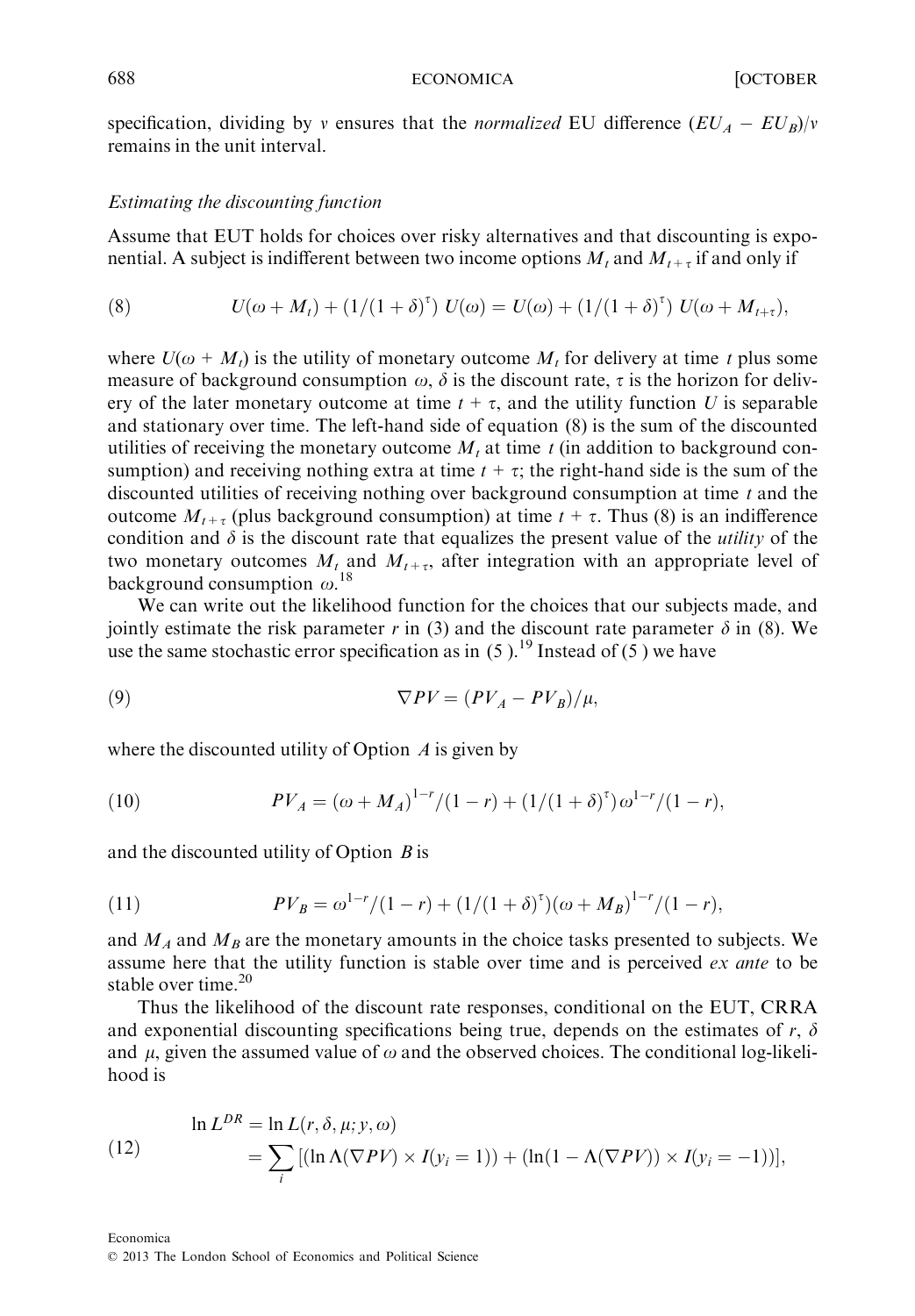where  $y_i = 1$  or  $-1$  again denotes the choice of Option A or B in discount rate task i.

The joint likelihood of the risk aversion and discount rate responses can then be written as

(13) 
$$
\ln L(r, \delta, \mu; y, \omega) = \ln L^{RA} + \ln L^{DR},
$$

where  $L^{RA}$  is defined by (7) and  $L^{DR}$  is defined by (12). This expression can then be maximized using standard numerical methods. The parameter  $\omega$  is set exogenously: using data from the household expenditure survey at Statistics Denmark, Andersen et al. (2008a, p. 600, Appendix D) calculate per capita consumption of private non-durable goods on an average daily basis as being equal to 118 kroner in  $2003.<sup>21</sup>$  We adjust that amount for inflation to the time of our experiments, and assume that  $\omega = 130$  kroner.

Nothing in this inferential procedure relies on the use of EUT, or the CRRA functional form. Nor does anything rely on the use of the exponential discounting function. In fact, following the literature on the magnitude effect, we can employ the exponential discounting function descriptively, since all we are interested in here is whether the discount rate differs as we vary the principal. Our methods generalize immediately to alternative models of decision-making under risk, and especially to alternative discounting functions, as demonstrated by Andersen et al. (2011).

### Random coefficients

We account for unobserved individual heterogeneity through the possibility that the coefficients r and  $\delta$  are random coefficients following some parametric distribution. In other words, one can allow the coefficients r and  $\delta$  to be distributed in a random manner across the population: each subject behaves as if they have a specific r and  $\delta$ , but there is variation across subjects, and that variation is assumed to be characterized by some parametric distribution.

For example, if  $\delta$  is assumed to vary according to a normal distribution, then one would estimate two 'hyper-parameters' to characterize that distribution: a population mean of  $\delta$  and a population standard *deviation* of  $\delta$ .<sup>22</sup> Each of these hyper-parameters would have a point estimate and a standard *error*, where the latter derives from familiar sampling variability. As the sample size increases, and assuming consistent estimators, the *sampling error* on the population mean and the population standard deviation would converge to 0, but there is no presumption that the point estimate for the population standard deviation converges to 0, since it is a characteristic of the population and not sample variability.

We use non-linear 'mixed logit' methods developed by Andersen *et al.* (2012) to estimate such specifications. In fact, we also allow the distribution for r and  $\delta$  to be a logit-normal distribution, which is a logistic transform of a normally distributed variable. Due originally to Johnson (1949), and familiar in biostatistics, this transformation allows the resulting distribution to closely approximate a flexible Beta distribution: it allows skewness and bimodality. The domain is restricted to the unit interval, but it is a simple matter to expand that to any finite interval.

# IV. RESULTS

A direct test of the magnitude effect can be made by varying the principal offered to respondents. The analysis of the data is therefore a simple matter: did the higher principal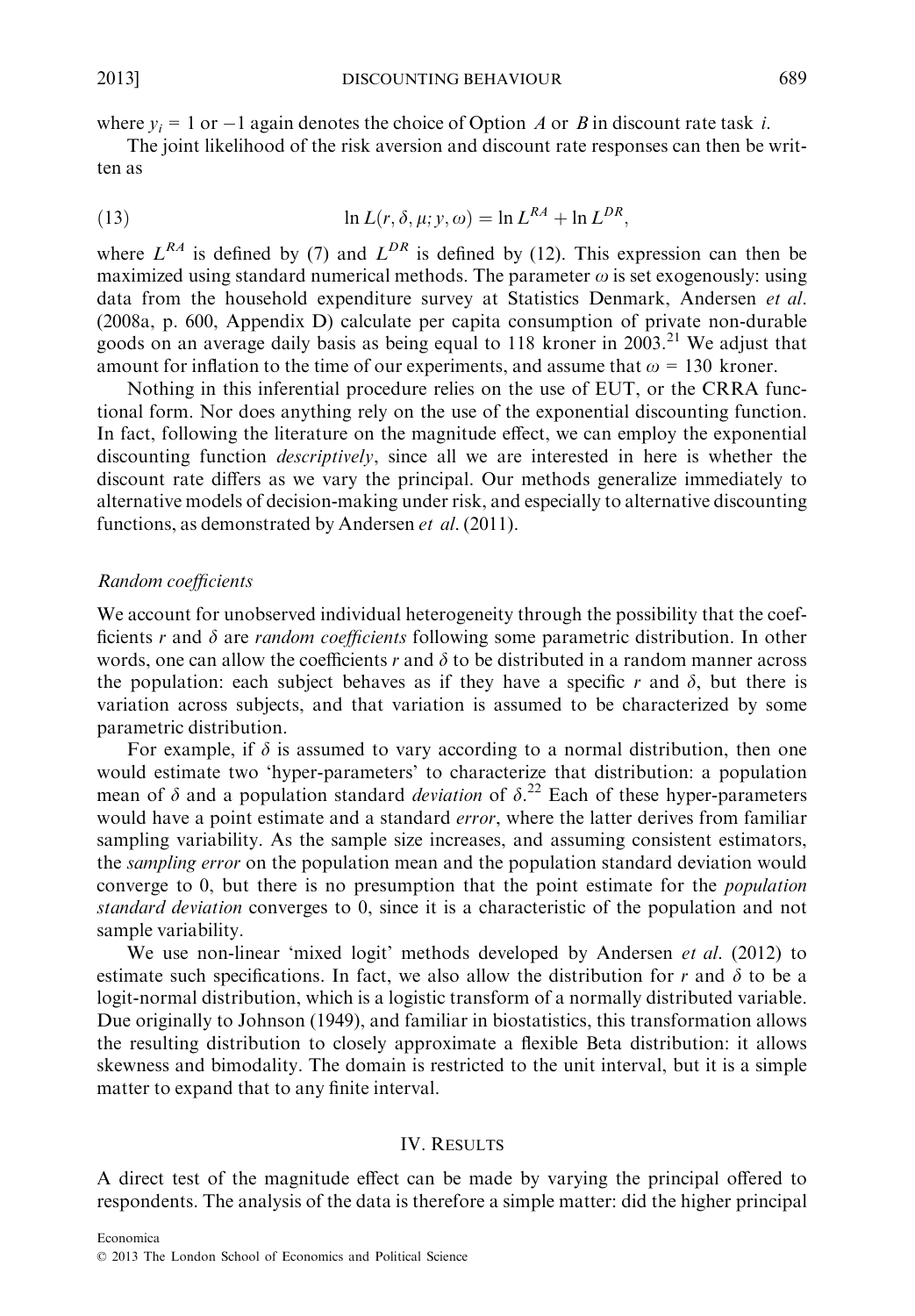#### 690 ECONOMICA [OCTOBER

generate discount rates that were lower than the discount rates generated by the lower principal? We elicited discount rates over a horizon between 2 weeks and 1 year. Although this analysis could be performed on quasi-hyperbolic or hyperbolic discounting functions, the exponential discounting model offers a parsimonious one-parameter alternative, in line with our previous findings in Andersen et al. (2011). Hence we consider a single discount rate across time horizons when comparing the effect of the principal.

Figure 1 presents the raw data from the discounting tasks and shows the fraction of sooner choices across different levels of annual interest rates for the low and high magnitude treatments. The fraction of sooner choices generally falls when the interest rate increases, and we observe some differences in responses between the two treatments. The raw data point to a larger fraction of sooner choices for the high magnitude treatment when the interest rate is between  $10\%$  and  $45\%$ , and a larger fraction of sooner choices for the low magnitude treatment at either end of the interest rate interval.

Figure 2 shows the population distributions of estimated discount rates obtained if we (incorrectly) assume linear utility functions. With the low principal, the median discount rate is 10.5%, the mean discount rate is 24.7%, and the standard deviation is 29.3%; with the high principal, the median discount rate is 12.1%, the mean discount rate is 24.3%, and the standard deviation is 27.3%. The mean discount rate for the low principal is indeed higher than the discount rate for the high principal under the assumption of linear utility, but the difference is only 0.4 percentage points, which is very small in comparison to previous studies. We use a two-group mean-comparison test and find that the difference of 0.3 percentage points is significant with a  $p$ -value of 0.004.

Table 3 shows the random coefficient estimates for the pooled data spanning our two treatments when we allow for non-linear utility functions, which is our preferred model. The table shows parameter values for the underlying normal distribution in panel A and the logistic transformation in panel B. The results in panel B show that Danes are generally risk averse, with a mean risk aversion of 0.49 and a standard deviation of 0.32. The population distribution for the discount rate is sharply, positively skewed, as can be seen in Figure 3.<sup>23</sup> The mean discount rate is 0.059, and the standard deviation is 0.174. Of



FIGURE 1. Fraction of sample choosing the sooner option.

Economica © 2013 The London School of Economics and Political Science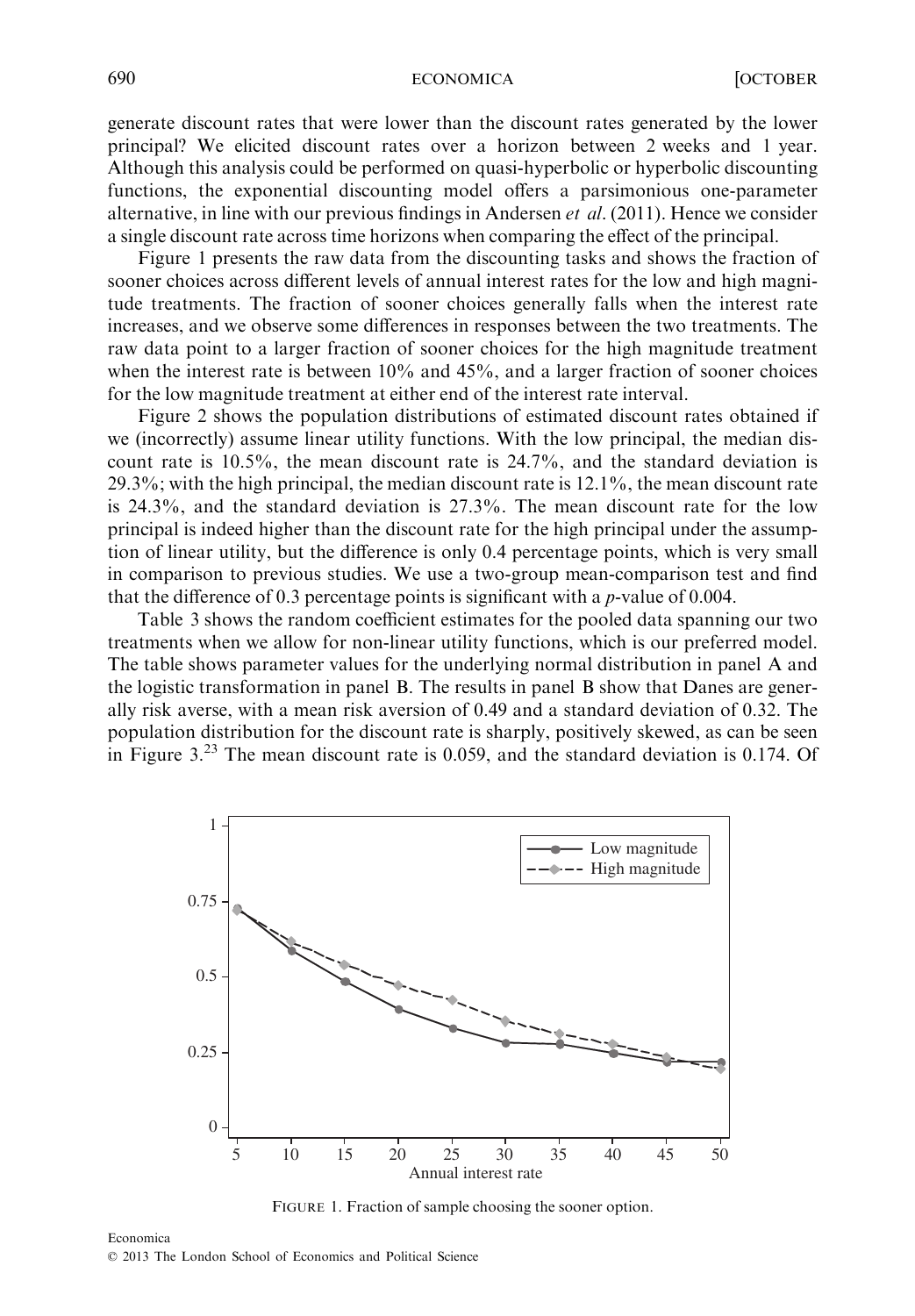Principal of 1500 kroner or 3000 kroner



FIGURE 2. Estimated population distribution of risk-neutral discount rates by magnitude of principal (principal of 1500 or 3000 kroner).

| TABLE 3                                                                          |
|----------------------------------------------------------------------------------|
| RANDOM COEFFICIENT ESTIMATES BASED ON POOLED DATA ( $LL = -6716.3$ , $N = 198$ ) |

| Density                       | $\overline{0}$<br>0.1 | 0.2<br>0.3                        | 0.5<br>0.4<br>0.6                                   | 0.7<br>0.8                                                                                  | 0.9<br>1                                                                                                                                                                                                                                                                                                                                                                                                                                                                                                                                                                                                                                                                                                                                                                                                                                                                                                                                                                                                                                                                                                                                                                                                                              |              |
|-------------------------------|-----------------------|-----------------------------------|-----------------------------------------------------|---------------------------------------------------------------------------------------------|---------------------------------------------------------------------------------------------------------------------------------------------------------------------------------------------------------------------------------------------------------------------------------------------------------------------------------------------------------------------------------------------------------------------------------------------------------------------------------------------------------------------------------------------------------------------------------------------------------------------------------------------------------------------------------------------------------------------------------------------------------------------------------------------------------------------------------------------------------------------------------------------------------------------------------------------------------------------------------------------------------------------------------------------------------------------------------------------------------------------------------------------------------------------------------------------------------------------------------------|--------------|
|                               |                       |                                   | Estimated population distribution of risk-neutral δ |                                                                                             |                                                                                                                                                                                                                                                                                                                                                                                                                                                                                                                                                                                                                                                                                                                                                                                                                                                                                                                                                                                                                                                                                                                                                                                                                                       |              |
|                               |                       |                                   | (principal of 1500 or 3000 kroner).                 |                                                                                             | FIGURE 2. Estimated population distribution of risk-neutral discount rates by magnitude of principal                                                                                                                                                                                                                                                                                                                                                                                                                                                                                                                                                                                                                                                                                                                                                                                                                                                                                                                                                                                                                                                                                                                                  |              |
|                               |                       |                                   | TABLE 3                                             |                                                                                             |                                                                                                                                                                                                                                                                                                                                                                                                                                                                                                                                                                                                                                                                                                                                                                                                                                                                                                                                                                                                                                                                                                                                                                                                                                       |              |
|                               |                       |                                   |                                                     |                                                                                             | RANDOM COEFFICIENT ESTIMATES BASED ON POOLED DATA ( $LL = -6716.3$ , $N = 198$ )                                                                                                                                                                                                                                                                                                                                                                                                                                                                                                                                                                                                                                                                                                                                                                                                                                                                                                                                                                                                                                                                                                                                                      |              |
|                               |                       | A. Underlying normal distribution |                                                     |                                                                                             | B. Logistic transformation                                                                                                                                                                                                                                                                                                                                                                                                                                                                                                                                                                                                                                                                                                                                                                                                                                                                                                                                                                                                                                                                                                                                                                                                            |              |
| Parameter                     | Point<br>estimate     | Standard<br>error                 | <i>p</i> -value                                     | Point<br>estimate                                                                           | Standard<br>error                                                                                                                                                                                                                                                                                                                                                                                                                                                                                                                                                                                                                                                                                                                                                                                                                                                                                                                                                                                                                                                                                                                                                                                                                     | $p$ -value   |
|                               | $-0.121$              | 0.072                             | 0.093                                               | 0.530                                                                                       | 0.018                                                                                                                                                                                                                                                                                                                                                                                                                                                                                                                                                                                                                                                                                                                                                                                                                                                                                                                                                                                                                                                                                                                                                                                                                                 | < 0.001      |
| $r_{\text{mean}}$<br>$r_{sd}$ | 0.709                 | 0.022                             | ${}_{0.001}$                                        | 0.330                                                                                       | 0.005                                                                                                                                                                                                                                                                                                                                                                                                                                                                                                                                                                                                                                                                                                                                                                                                                                                                                                                                                                                                                                                                                                                                                                                                                                 | ${}_{0.001}$ |
| $\delta_{\rm mean}$           | 1.355                 | 0.177                             | ${}_{0.001}$                                        | 0.082                                                                                       | 0.011                                                                                                                                                                                                                                                                                                                                                                                                                                                                                                                                                                                                                                                                                                                                                                                                                                                                                                                                                                                                                                                                                                                                                                                                                                 | ${}_{0.001}$ |
| $\delta_{\rm sd}$             | 2.365                 | 0.170                             | ${}_{\leq 0.001}$                                   | 0.038                                                                                       | 0.007                                                                                                                                                                                                                                                                                                                                                                                                                                                                                                                                                                                                                                                                                                                                                                                                                                                                                                                                                                                                                                                                                                                                                                                                                                 | ${}_{0.001}$ |
| $\rho$                        |                       |                                   |                                                     | 0.027                                                                                       | 0.023                                                                                                                                                                                                                                                                                                                                                                                                                                                                                                                                                                                                                                                                                                                                                                                                                                                                                                                                                                                                                                                                                                                                                                                                                                 | 0.049        |
| $\mu$                         |                       |                                   |                                                     | 0.025                                                                                       | 0.021                                                                                                                                                                                                                                                                                                                                                                                                                                                                                                                                                                                                                                                                                                                                                                                                                                                                                                                                                                                                                                                                                                                                                                                                                                 | 0.001        |
| independent.                  |                       |                                   |                                                     | and the average is 11.9%. The means of these distributions are significantly different from | course, since this is a skewed distribution, one should not infer statistical insignificance<br>from the standard deviation equalling or exceeding the mean. For the same reason, the<br>appropriate measure of central tendency of the population distribution is the median<br>rather than the mean. Figure 3 displays the estimated population distribution for<br>the logistic transformation $\Lambda(N(-0.12, 0.71))$ for risk attitudes in the left panel, and the<br>transformation $0.6 \times \Lambda(N(1.36, 2.36))$ for discount rates in the right panel. The<br>covariance between the two random coefficients is 0.059, with a 95% confidence interval<br>between $-0.04$ and 0.16; so we reject the hypothesis that the two coefficients are<br>Figure 4 then displays the estimated population distribution for the discount rate<br>according to the level of the principal. We observe a statistically significant difference, in<br>the direction of the magnitude effect, although the quantitative magnitude is much<br>smaller than conventionally reported. The median discount rate for the low principal is<br>7.7%, and the average is 13.6%; the median discount rate for the high principal is $8.0\%$ , |              |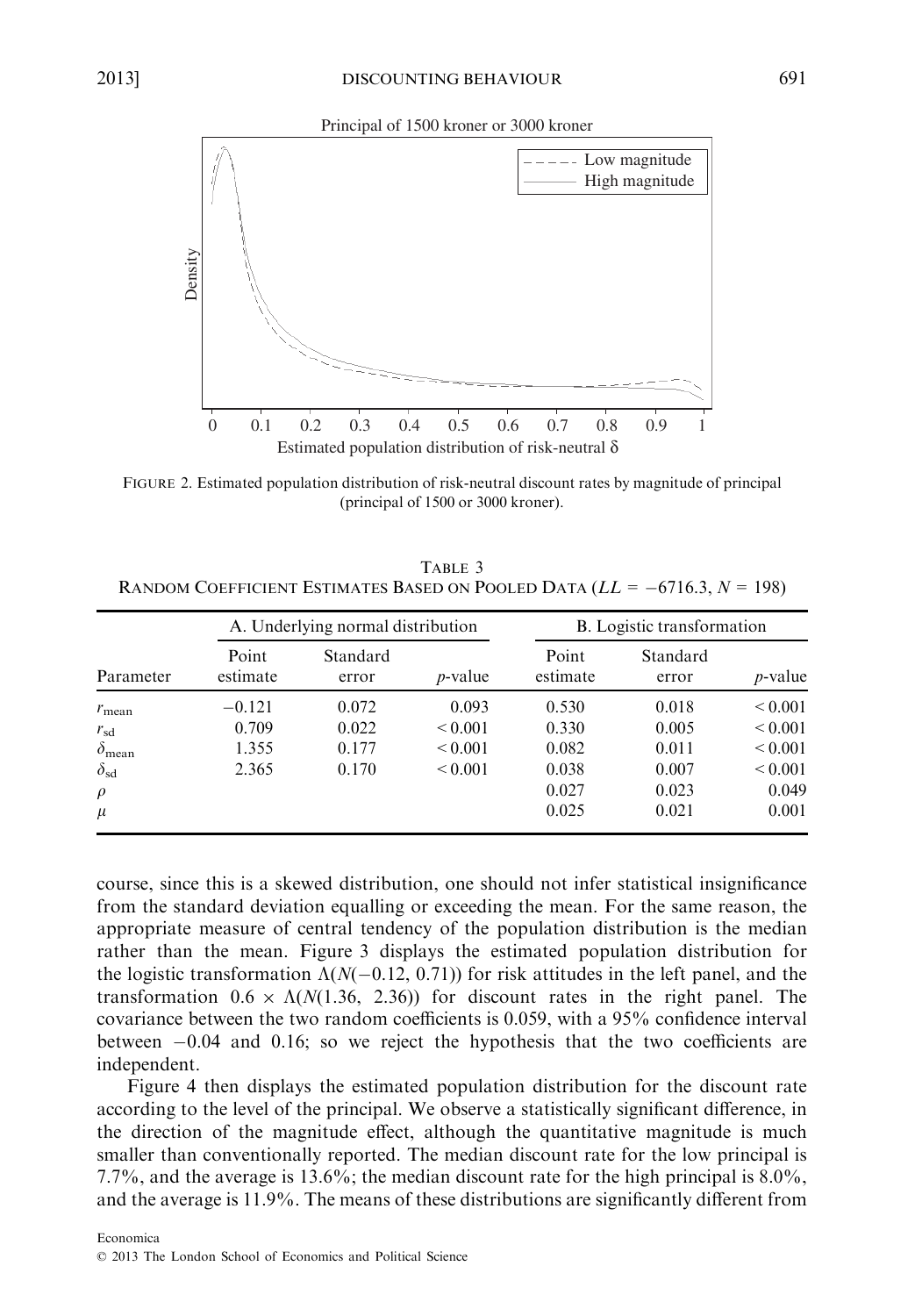# 692 ECONOMICA [OCTOBER



FIGURE 3. Random coefficient estimates of risk attitudes and discount rates (assuming CRRA utility and exponential discounting,  $N = 198$ ).

each other by 1.7 percentage points ( $p < 0.001$ ), consistent with the visual impression from Figure  $4.^{24}$  However, the median discount rates are almost identical, with a difference of only 0.3 percentage points, and this difference is significant with  $p = 0.016$  using a non-parametric equality-of-medians test. Hence we see evidence of a modest magnitude effect based on the mean estimates, and a small effect based on the median estimates.

Finally, we have actually thrown away roughly one-half of the data that we collected by focusing solely on tasks in which the sooner option was to be delivered now. The missing half involved choices in which the sooner option was to be delivered 30 days from the date of choice, so that both options had some delay. This 'front-end delay' is intended to reduce the differences in subjective transactions costs of realizing either option. Collecting money at the end of the session is simply more credible than relying on someone to send a bank deposit in one month. The vast bulk of the literature on the magnitude effect assumes no front-end delay, hence our main analyses focused on that case. Figure 5 shows the effect of adding in the choices with a front-end delay. The magnitude effect does not disappear. The median discount rates are 10.2% and 7.3%, and the mean discount rates are 5.1% and 11.6%, for the low and high principals, respectively. So there is a small, but significant, difference in the estimated means by treatment ( $p < 0.001$ ).<sup>25</sup> Choices with a front-end delay are appropriate characterizations of many financial decisions, but not all economic decisions. We view each as appropriate in different settings. For the control of the state of the state of the behaviour and the control of the behaviour in the behaviour in the behaviour in the behaviour in the behaviour in the behaviour in the behaviour in the behaviour in the beh

How do we reconcile our results with the received wisdom? The first response is to question if the evidence for the magnitude effect is all that impressive, given the contexts used in the previous literature. We see nothing in our experimental procedures that might bias behaviour in undesirable ways, or that deviates in any novel manner from the types of procedures used in the past. We avoid eliciting present values in an open-ended man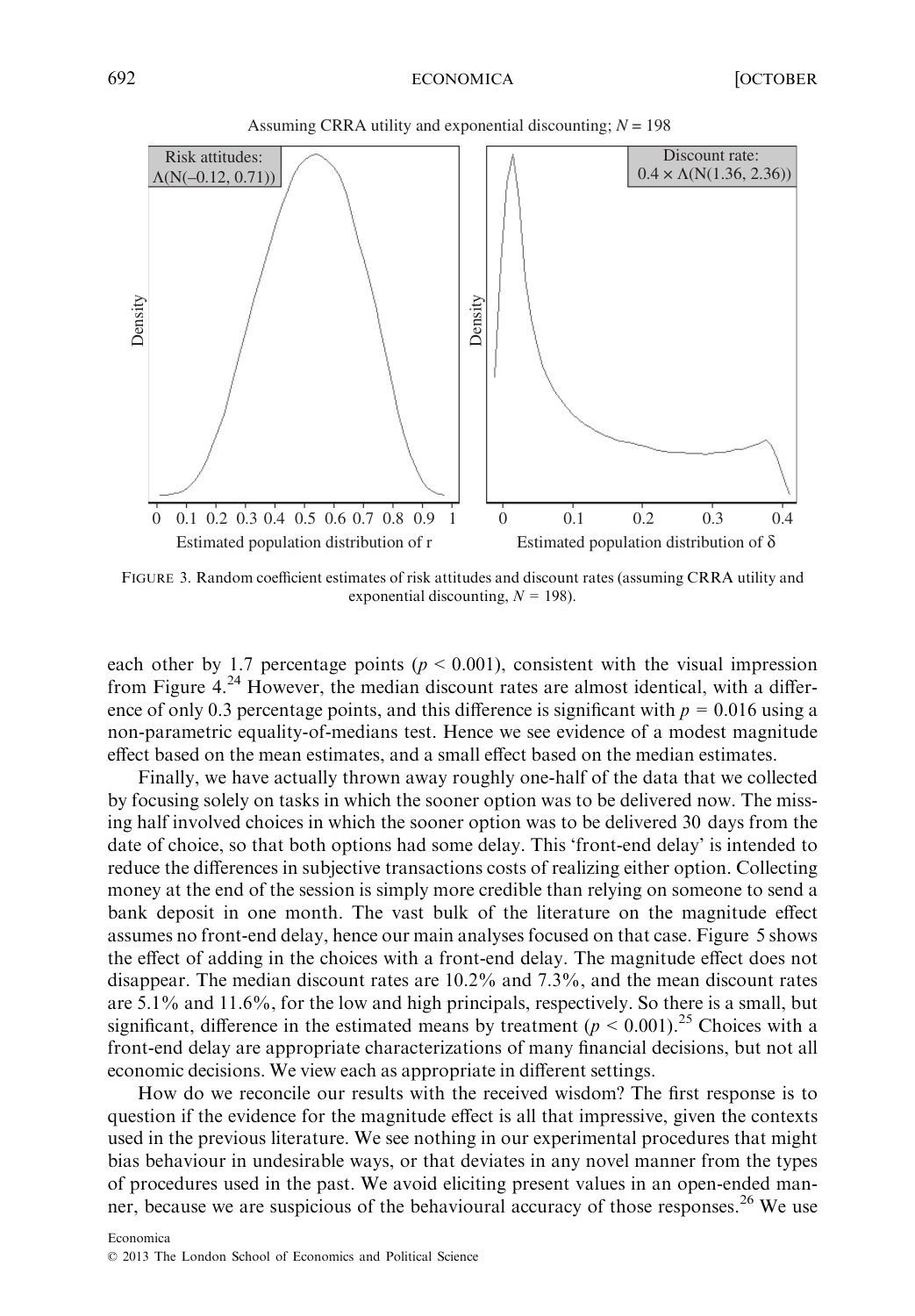Principal of 1500 kroner or 3000 kroner



FIGURE 4. Estimated population distribution of discount rates by magnitude of principal (principal of 1500 or 3000 kroner).



FIGURE 5. Estimated population distribution of discount rates by magnitude of principal, adding responses with front-end delay (principal of 1500 or 3000 kroner).

displays of the tasks that make them relatively transparent in terms of the choice alternatives, rather than relying entirely on the ability of subjects to read numbers and words. And, obviously, we pay the subjects in a salient manner.

Our basic econometric procedures are familiar from the binary choice literature, and have a long tradition in experimental economics (e.g. Camerer and Ho 1994; Hey and Orme 1994).

Exercise<br>
FIGURE 5. Est<br>
displays of the<br>
atives, rather<br>
And, obvious<br>
Our basid<br>
have a long<br>
Orme 1994).<br>
We use ros<br>
as claimed, the<br>
to disappear.<br>
tions is driv<br>
perspective. We use relatively flexible parametric methods, but if the magnitude effect is as robust as claimed, then the use of parametric functional forms should not be a factor causing it to disappear. And the notion of joint estimation of utility functions and discounting functions is driven by theory, and implies nothing fundamental from an econometric perspective.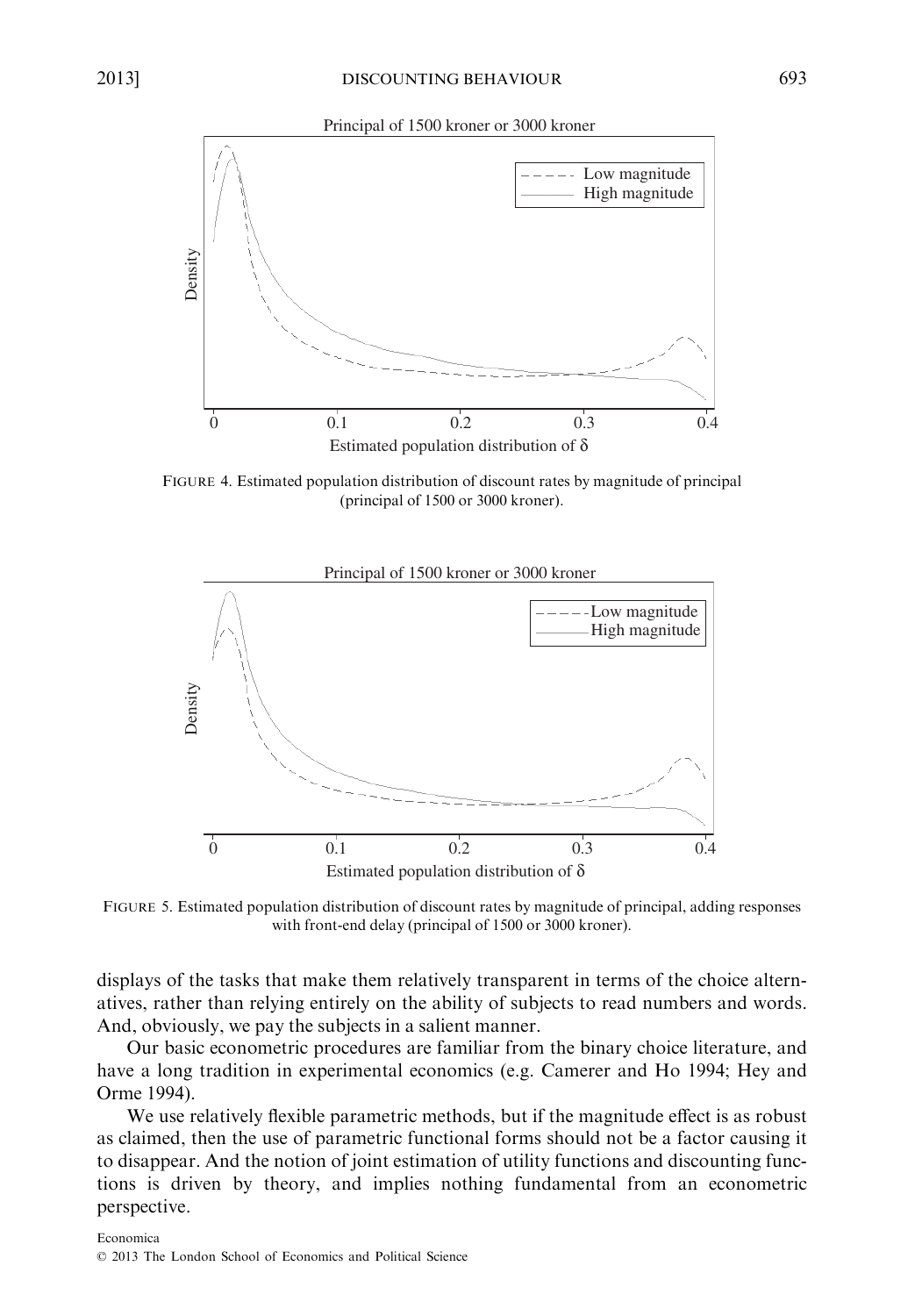694 ECONOMICA [OCTOBER

The only factor that is left, in comparison with those (few) studies that use salient rewards and incentive-compatible elicitation methods, is the stake size. One reason that we pay the subject with only a 10% chance is to allow them to face a principal with relatively high numerical values. The rationale is that this avoids rounding effects that can be severely confounding for inferences about discounting behaviour, particularly when comparing behaviour across stakes as we do here.

# V. CONCLUSIONS

We use real incentives with large monetary rewards to avoid possible rounding effects. With some exceptions, noted in our literature review, all evidence of the magnitude effect that meets certain minimal standards of salience and design occurs in samples of college-age students. We do observe a statistically significant magnitude effect in the discounting behaviour of adult Danes making choices of deferred monetary payments, but it is not very large: the size of the effect depends on whether one looks at median estimates or mean estimates. The preferred median estimates, correcting for unobserved individual heterogeneity and non-linear utility functions, differ by only 0.7 percentage points, from 4.2% to 3.5%, and the mean estimates differ by 3.4 percentage points, from 11.3% to 7.9%. Given the sharp skewness of the population distribution, there is an argument for focusing on the median, but we report each measure of central tendency. By using relatively large principals of 1500 kroner and 3000 kroner, we avoid confounding effects from rounding behaviour, and can more clearly test the presence of magnitude effects.

We conclude that the alleged magnitude effect in discounting is not economically significant for the design of policy for Danes. Within the range of stakes used here, there is no apparent reason to apply different discount rates. Of course, it is an open question whether this conclusion holds when the stakes get even larger, into the tens or hundreds of thousands of kroner. If it does, then it would be appropriate to use the same discount rates for policies concerning small principals, such as small tax refunds or small consumer loans, as for those concerning large principals, such as house mortgages. Our findings demonstrate to practitioners that the magnitude effects found elsewhere in the literature need to be tested for robustness with respect to the level of real rewards before they can inform policy.

#### ACKNOWLEDGMENTS

We thank the US National Science Foundation for research support under grants NSF/HSD 0527675 and NSF/SES 0616746, the Danish Social Science Research Council for research support under project 275-08-0289, and the Carlsberg Foundation under grant 2008 01 0410.

#### **NOTES**

- 1. Baucells and Heukamp (2012) consider probability discount rates as opposed to monetary discount rates. They attribute the magnitude effect to sub-endurance, meaning that subjects are willing to wait longer for amounts that are paid out with higher probability.
- 2. Kirby (1997) also considers two other samples with 'people from the Williams College community, including summer students, college staff, and persons unaffiliated with the college', and he finds similar magnitude effects.
- 3. Another group was presented with comparable tasks framed as losses. We focus here solely on choices framed as gains.
- 4. No statistical test is typically needed when the median or means are so different, although one would like to know if the distributions had large variances or skewness.

Economica © 2013 The London School of Economics and Political Science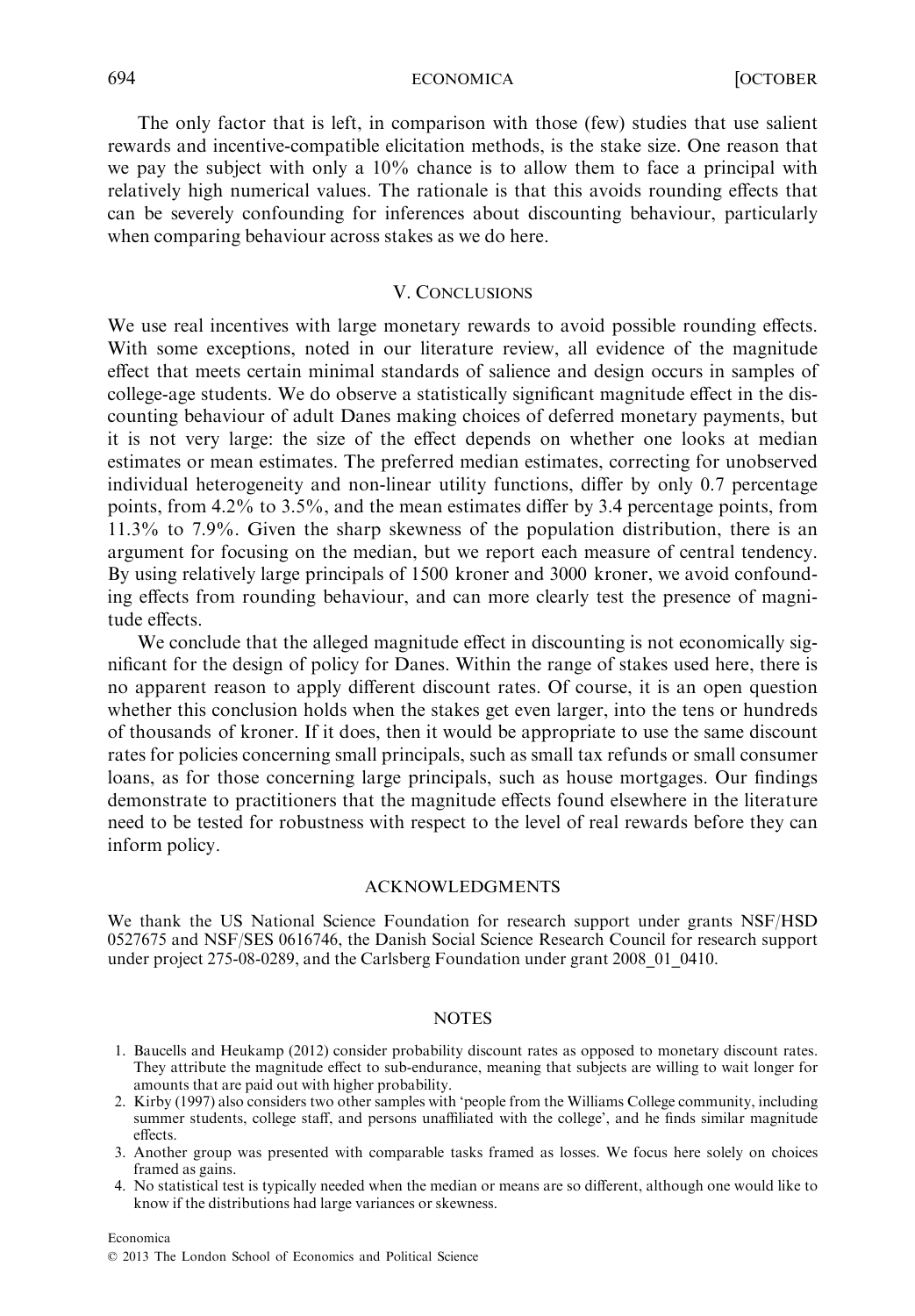- 5. Appendix A (available on request) collates the data reported in the tables of Holcomb and Nelson (1992) and demonstrates that there is a statistically significant magnitude effect.
- 6. One immediate concern with Kirby and Maraković (1996) is that their study is 'almost hypothetical'. Questionnaires were sent out to every undergraduate student at Williams College, which had a student population of roughly 2000 at the time. Subjects were told that the questionnaires could be returned before one of two days, and that on each day one would be drawn at random and one of the 21 choices played out for real.
- 7. Benhabib et al. (2010, p. 208) assert that: 'We had no doubt that the subjects understood the incentive properties of the mechanism.' Concerns about the behavioural reliability of the BDM procedure are voiced by Harrison (1992), Plott and Zeiler (2005), and Harrison and Rutström (2008, Section 1.4, Appendix D).
- 8. Andersen et al. (2011) look at the menagerie of quasi-hyperbolic and hyperbolic specifications and find no statistical evidence in favour of non-exponential discounting using the same data as here.
- 9. A complete list of parameter values for all choices is presented in Appendix B (available on request).
- 10. Andersen et al. (2011) vary the probability of payment for the discounting task from 10% to 100% and find no significant difference in the responses to these treatments.
- 11. Moreover, 3.2% were rounded to the nearest \$0.50, and 0.6% to the nearest \$0.25, leaving only 11 responses, or 0.7%, to be reported with more precision.
- 12. Much of the literature in economics employs a front-end delay such that the earlier option is delayed by some time period, such as one week or one month (e.g. Coller and Williams 1999; Harrison et al. 2002). Virtually none of the studies documenting a magnitude effect employs a front-end delay, so we also avoid it here in our baseline design.
- 13. Of course, one can look at greater differences in principals compared to the 2:1 ratio that we consider in our design. We opted for 1500 kroner as the lower principal to avoid rounding effects as explained above, and budgetary constraints prevented us from using principals larger than 3000 kroner. These stakes are large compared to those used in the literature, and we do not want to consider hypothetical questions as an alternative method to consider 'larger' stakes.
- 14. The recruiting sample was drawn by us from a random sample that includes information on gender, age, residential location, marital status, and whether the individual is an immigrant. At a very broad level, our sample was representative on average: the sample of 50,000 had an average age of 49.8 years, 50.1% of them were married, and 50.7% were female; our final sample of 413 subjects had an average age of 48.7 years, 56.5% of them were married, and 48.2% were female.
- 15. An extra show-up fee of 200 kroner was paid to 35 subjects who had received invitations stating 300 kroner but then received a final reminder that accidentally stated 500 kroner. In general, the additional tasks earned subjects an average of at least 370 kroner (the exact amount depended on later decisions by other subjects), so total earnings from choices made in the session averaged 722.9 kroner, or roughly \$145.
- 16. The payment methods do lead to small differences in transaction costs between payments made at the experiment and payments made by bank transfer. However, if all payments are made by bank transfer, then one effectively introduces a front-end delay on the sooner income option since transfers are done overnight in the Danish banking system.
- 17. Some specifications place the error at the final choice between one lottery or after the subject has decided which one has the higher expected utility; some place the error earlier, on the comparison of preferences leading to the choice; and some place the error even earlier, on the determination of the expected utility of each lottery.
- 18. Andersen et al. (2008a) show that the addition of background consumption is a sufficient condition to avoid negative discount rates when the intertemporal utility function is additively separable.
- 19. We do not need to apply the contextual utility correction  $\nu$  for these choices since they are over deterministic monetary amounts.
- 20. Direct evidence for the former proposition is provided by Andersen et al. (2008b), who examine the temporal stability of risk attitudes in the Danish population. The second proposition is a more delicate matter: even if utility functions are stable over time, they may not be subjectively perceived to be, and that is what matters for us to assume that the same r that appears in (3) appears in (10) and (11). When there is no frontend delay, as here, this assumption is immediate for (10), but not otherwise.
- 21. Andersen *et al.* (2008a, p. 602) show that estimates are robust to variations in  $\omega$  between 50 and 200 kroner.
- 22. In fact, we allow for a non-zero correlation between these two random coefficients, so their covariance is a third hyper-parameter to be estimated.
- 23. There is one technical issue of importance here, however. As flexible as the logit-normal is, it allows bimodality only at the *endpoints* of the finite interval allowed. In this case we constrained the domain to be between 0 and 0.6, and hence the mode close to 0 *might* be an artefact of that assumption. Although we know *a priori* that  $\delta \geq 0$ , we do not know the upper bound. One can loop through alternative parametric assumptions of the upper bound and evaluate the maximum likelihood at each: these are known as profile likelihoods. In our case the qualitative results are invariant to assuming upper bounds lower than 0.6. A better solution, which is common in the statistical literature to allow 'internal modes', is to allow mixtures.
- 24. We find similar qualitative results for the hyperbolic discounting model  $D(t) = 1/(1 + Kt)$ . The mean estimate of the parameter K for the low principal is 13.1 with a median of 5.6, and the mean estimate of K

Economica

<sup>©</sup> 2013 The London School of Economics and Political Science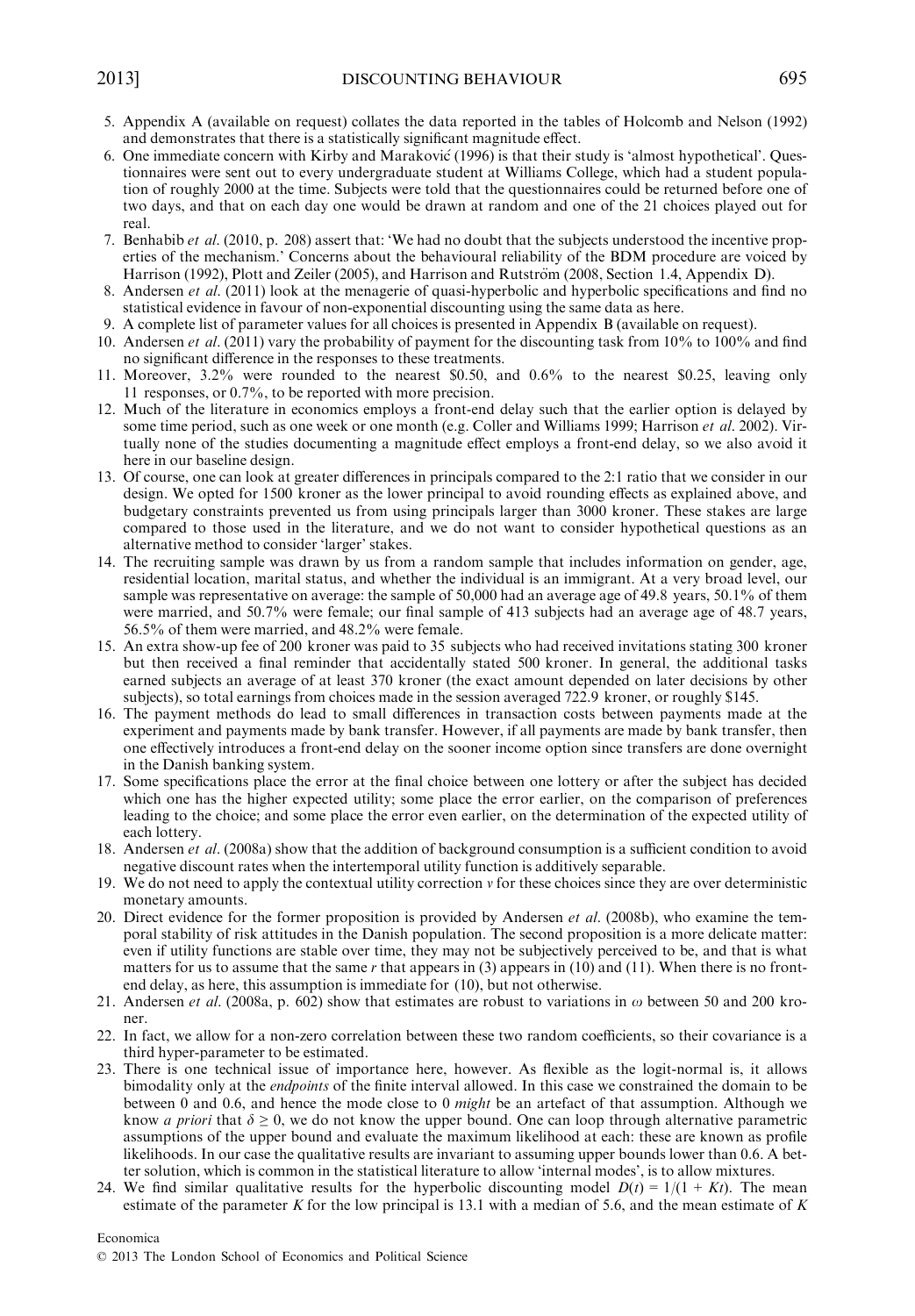for the high principal is 9.5 with a median of 4.7. The means of these distributions are significantly different, with  $p \leq 0.001$ .

- 25. The results are similar when we consider only choices with a front-end delay. The estimated mean discount rates are 12.6% and 12.9% for the low and high principals, respectively, and the median discount rates are 6.1% and 6.5%. The difference in the estimated means by treatment is significant, with  $p \le 0.001$ . The fixedcost model proposed by Benhabib *et al.* (2010) cannot explain this pattern of behaviour, since the model posits a risk premium to any delayed outcome and constant discounting between any two delayed outcomes with the same time horizon.
- 26. We strongly encourage systematic studies of the effects of using choice and open-ended fill-in-the-blank procedures, along the lines of Ahlbrecht and Weber (1997) and Read and Roelofsma (2003), but for discounting tasks in which subjects are making salient, non-hypothetical choices.

# REFERENCES

- AHLBRECHT, M. and WEBER, M. (1997). An empirical study on intertemporal decision making under risk. Management Science, 43(6), 813-26.
- AINSLIE, G. and HAENDEL, V. (1983). The motives of the will. In E. Gottheil, K. Druley, T. Skodola and H. Waxman (eds), Etiology Aspects of Alcohol and Drug Abuse. Springfield, IL: Charles C. Thomas.
- ANDERSEN, S., HARRISON, G. W., HOLE, A. R., LAU, M. I. and RUTSTRÖM, E. E. (2012). Non-linear mixed logit. Theory and Decision, 73(1), 77-96.
- $-$ ,  $-$ , LAU, M. I. and RUTSTROM, E. E. (2008a). Eliciting risk and time preferences. *Econometrica*, 76 (3), 583–619.

— and ————, (2008b). Lost in state space: are preferences stable? *International Economic* Review, 49(3), 1091–112.

-, ------, ------ and ----- (2011). Discounting behavior: a reconsideration. Working Paper 2011-03, Center for the Economic Analysis of Risk, Robinson College of Business, Georgia State University.

- BAUCELLS, M. and HEUKAMP, F. H. (2012). Probability and time trade-off. Management Science, 58(4), 831-42.
- BECKER, G. M., DEGROOT, M. H. and MARSCHAK, J. (1964). Measuring utility by a single-response sequential method. Behavioral Science, 9, 226–32.
- BENHABIB, J., BISIN, A. and SCHOTTER, A. (2010). Present-bias, quasi-hyperbolic discounting, and fixed costs. Games & Economic Behavior, 69(2), 205-23.
- BENZION, U., RAPOPORT, A. and YAGIL, J. (1989). Discount rates inferred from decisions: an experimental study. Management Science, 35, 270–84.
- CAMERER, C. and HO, T. (1994). Violations of the betweenness axiom and nonlinearity in probability. Journal of Risk & Uncertainty, 8, 167–96.
- CHAPMAN, G. B. (1996). Temporal discounting and utility for health and money. Journal of Experimental Psychology: Learning, Memory, and Cognition, 22, 771–91.
- and ELSTEIN, A. S. (1995). Valuing the future: discounting health and money. *Medical Decision Making*, 15, 373–86.

– and WINQUIST, J. R. (1998). The magnitude effect: temporal discount rates and restaurant tips. Psychonomic Bulletin & Review, 5, 119–23.

COLLER, M. and WILLIAMS, M. B. (1999). Eliciting individual discount rates. Experimental Economics, 2, 107–27.

DU, W., GREEN, L. and MYERSON, J. (2002). Cross-cultural comparisons of discounting delayed and probabilistic rewards. Psychological Record, 52, 479–92.

- ECKEL, C., JOHNSON, C. and MONTMARQUETTE, C. (2005). Savings decisions of the working poor: short- and long-term horizons. In J. Carpenter, G. W. Harrison and J. A. List (eds), Field Experiments in Economics, Vol. 10, Research in Experimental Economics. Greenwich, CT: JAI Press.
- ESTLE, S. J., GREEN, L., MYERSON, J. and HOLT, D. D. (2007). Discounting of monetary and directly consumable rewards. Psychological Science, 18(1), 58–63.
- GREEN, L., FRISTOE, N. and MYERSON, J. (1994). Temporal discounting and preference reversals in choice between delayed outcomes. Psychonomic Bulletin & Review, 1, 383–9.
- ————, FRY, A. F. and MYERSON, J. (1994). Discounting of delayed rewards: a life-span comparison. Psychological Science, 5, 33–6.
- ————, MYERSON, J. and MCFADDEN, E. (1997). Rate of temporal discounting decreases with amount of reward. Memory & Cognition, 25(5), 715–23.
- HALEVY, Y. (2012). Time consistency: stationarity and time invariance. Mimeo, University of British Columbia.
- HARRISON, G. W. (1992). Theory and misbehavior of first-price auctions: reply. American Economic Review, 82, 1426–43.

Economica